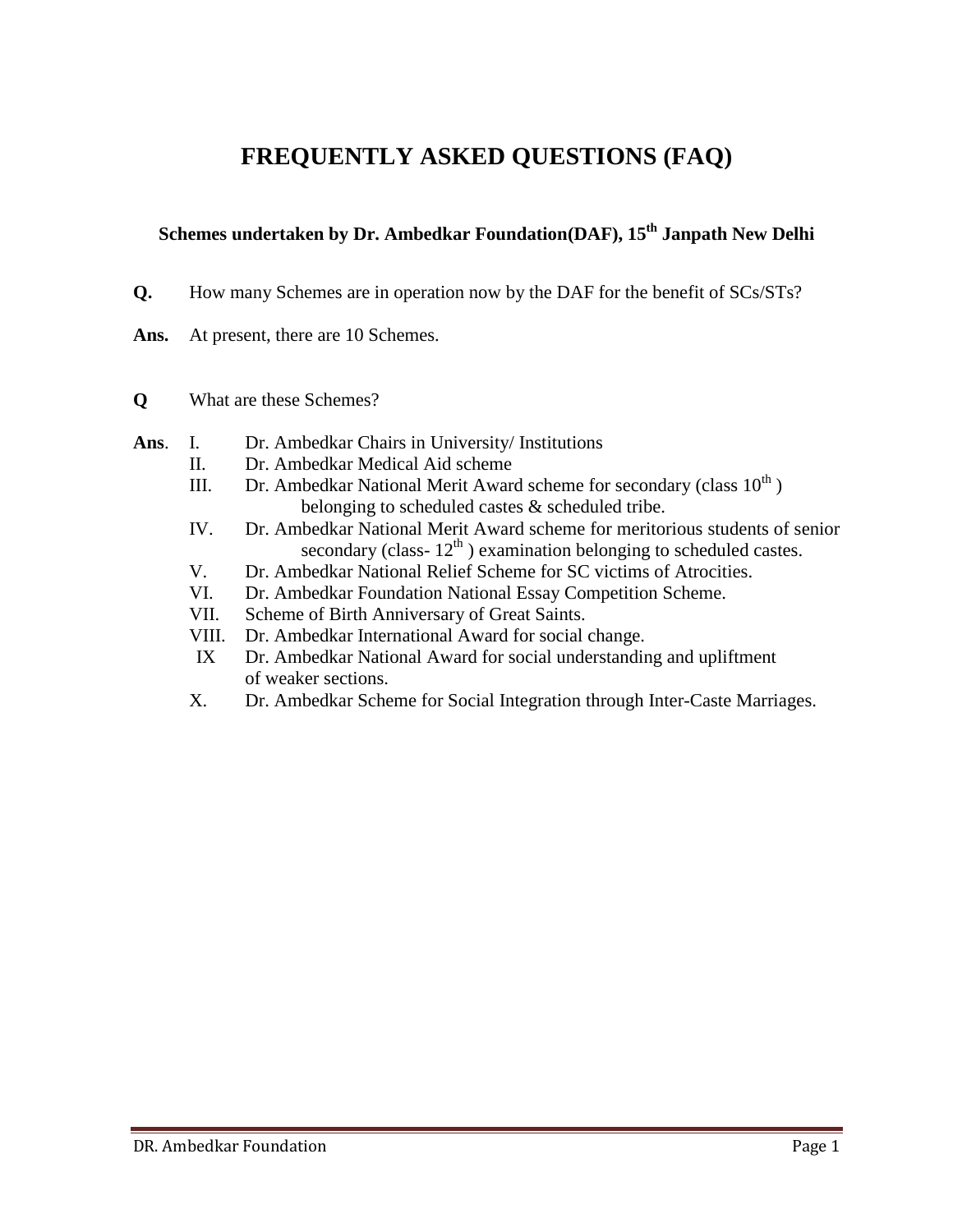## **I. Dr. Ambedkar Chairs in University/ Institutions:-**

- **Q.** What is the scope on the Scheme of Dr. Ambedkar Chairs in University/ Institutions?
- **Ans.** Main objective of the Scheme is to provide well equipped center of learning to intellectuals, academicians and students to undertake studies and research with an intention to understand, assess and disseminate ideas and thoughts of Dr. B.R.Ambedkar.
- **Q**. On what subjects Chairs are being established ?
- **Ans**. Economics, Political Science, Religion, Philosophy, Constitution Studies, Education Social Work, Human Rights, Women, Empowerment as well as other disciplines considered relevant for attainment of our National Goal of Social Justice.
- **Q.** What is the focus and teaching of these disciplines?
- **Ans**. The focus of research and teaching will be the study of deprived sections of the Indian Society. The Chairs will also undertake research and higher studies concerning the socio –economic and cultural life of the marginalized groups and other weaker sections of the society.
- **Q**. What would be the methodologies?
- **Ans**. The Chairs would strive to develop appropriate methodologies to translate Dr. Ambedkar's ideas into practical propositions and policy instruments.
- **Q**. Who will administer?
- **Ans**. Establishment and management of Dr. Ambedkar Chairs shall be administered by Dr.Ambedkar Foundation, 15, Janapath, New Delhi, functioning under the Ministry of Social Justice and Empowerment, Govt. of India.
- **Q**. What will be the functions of the Chair?
- **Ans**. The Chair will function as an integral unit of the University/Department under which it is set up. Professor heading Dr.Ambedkar Chair shall report to the Head/Chairman of the Department/Centre of the University under which it is established.
- **Q**. Is there any Committee?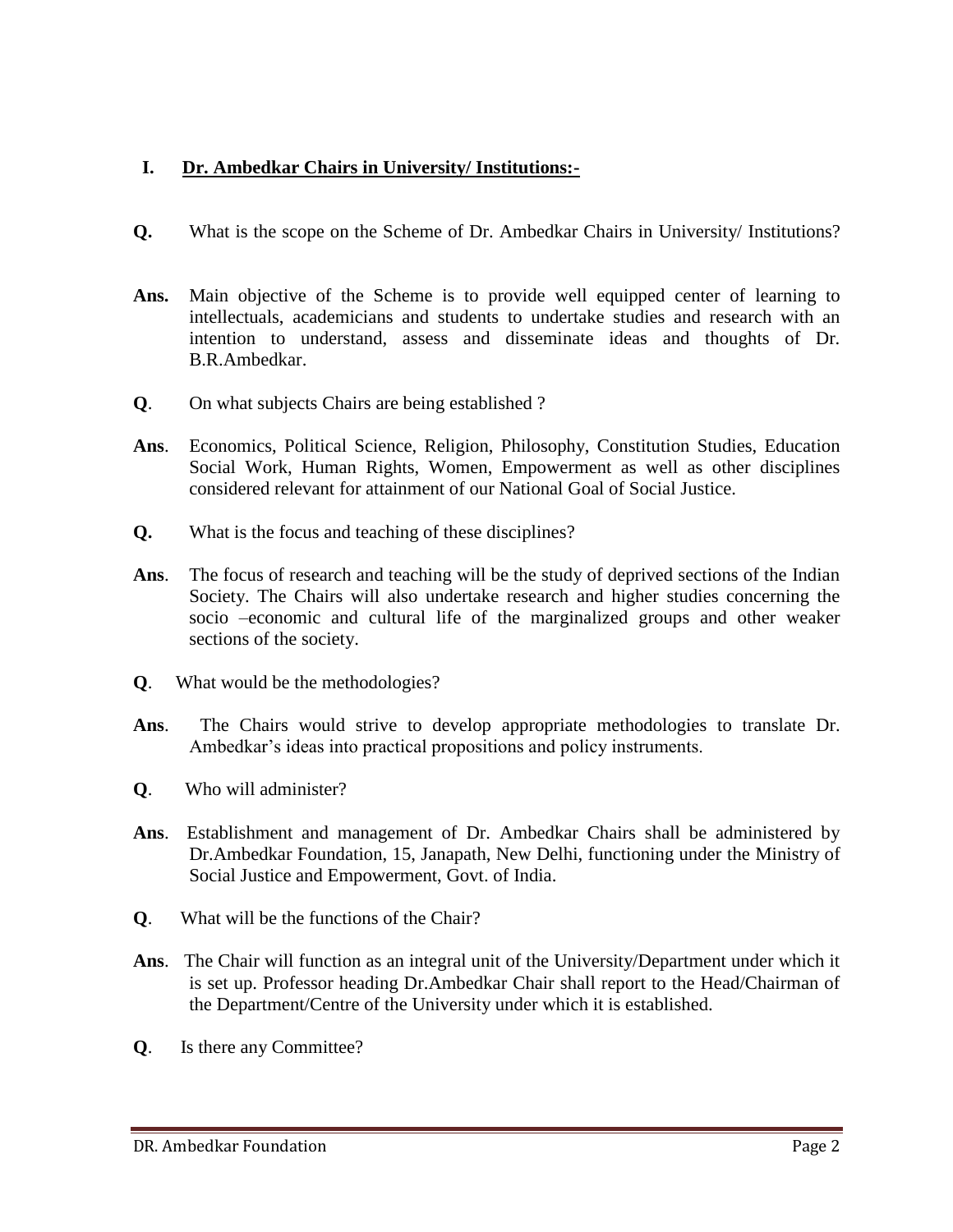- **Ans**. Yes. The University will set up an Advisory Committee consisting of three persons of the concerned Department/Centre under the Chairmanship of the Head of the Department/Chairman of the Centre to advise the activities of the Chair.
- **Q.** How are new Chairs opened in an University/Institution ?
- **Ans**. Request for opening new Chair shall be forwarded to Director, Dr. Ambedkar Foundation and the same would be placed before the Governing Body for taking appropriate decision.

## **II. Dr. Ambedkar Medical Aid Scheme :-**

- **Q**. What is the scope of Dr. Ambedkar Medical Aid Scheme?
- **Ans**. The scheme provides medical aid facility to the patients suffering from serious ailments requiring surgery of Kidney, Heart, Liver, Cancer, and Brain or any other life threatening diseases including organ transplant and spinal surgery.
- **Q**. Who is eligible?
- **Ans**. Scheduled Caste and Scheduled Tribe Community.
- **Q** Can they treat in any Hospital?
- **Ans**. The list of hospitals where patients may be treated are available in the web site of the Foundation.
- **Q.** What will be the annual family income?
- **Ans**. Family income shall not exceed Rs. 2.5 lakh per annum.
- **Q**. How to apply?
- **Ans**. The applicant shall apply medical aid in the prescribed application form duly certified by Medical Superintendent of the Government Hospital. The Dr. Ambedkar Medical Aid Scheme and application form is available in the website of the Foundation [www.drambedkarfoundation.nic.in](http://www.drambedkarfoundation.nic.in/). The application duly filled must be submitted along with the caste certificate, income certificate, Ration card and estimated cost certificate of the treatment certified by the Medical Superintendent of the Hospital, should reach the Director, Dr. Ambedkar Foundation, 15, Janpath, New Delhi, at least 15 days before the date of surgery.
- **Q**. Can the application be submitted directly?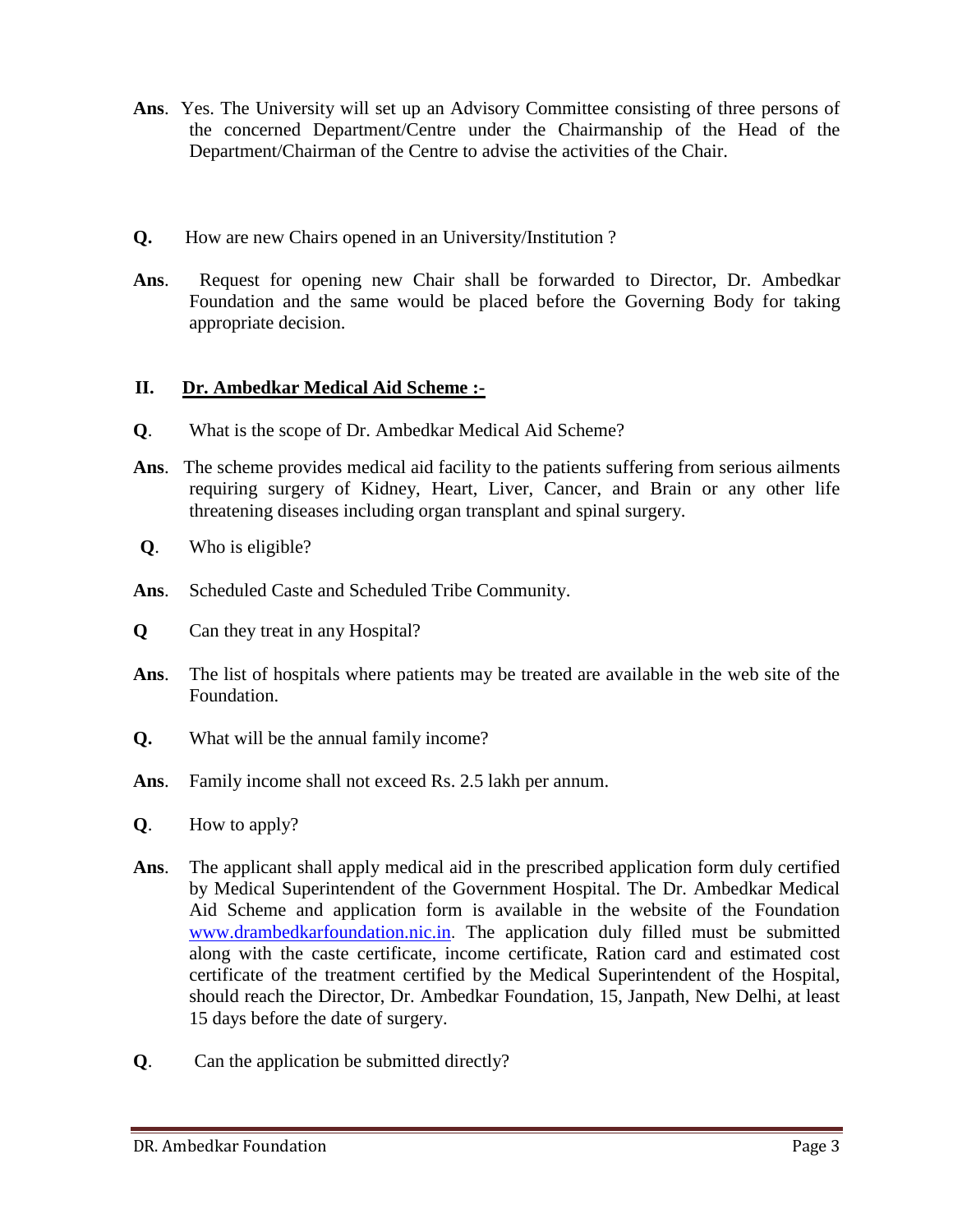- **Ans**. The application shall be recommended and forwarded by the members of the General Body of Dr. Ambedkar Foundation or by the District Magistrate and Collector/ Deputy Commissioner of the concerned District or the Secretary in charge of Health and Social Welfare Department of the state/UT.
- **Q**. Is there any time limit for submission of application?
- **Ans**. The duly filed in form should reach the Director, Dr. Ambedkar Foundation, 15 Janpath, New Delhi-110001 at least 15 days before the date of surgery.
- **Q.** Is there any ceiling for disbursement?
- **Ans**. The ceiling is as following

| Treatment                                   | Amount<br>Rs.lakh | in |
|---------------------------------------------|-------------------|----|
|                                             |                   |    |
| Heart surgery                               | 1.25              |    |
| Kidney surgery/ Dialysis                    | 3.50              |    |
| Cancer Surgery/ Chemotherapy/ Radio therapy | 1.75              |    |
| Brain surgery                               | 1.5               |    |
| Kidney/ Organ Transplant                    | 3.50              |    |
| Spinal surgery                              | 1.00              |    |
| Other life threatening diseases             | 1 OC              |    |

- **Q**. How is Disbursement made?
- **Ans**. 100% of the estimated cost of the treatment will be directly released to the concerned Hospital. Medical Aid may be released in one installment before surgery on the condition that Utilization Certificate shall be submitted to Dr. Ambedkar Foundation by the Hospital along with final bills on the date of discharge of the patient followed by refund of the unutilized amount/ Aid if any. Proforma in this regard is available in the website of the Foundation. An undertaking shall be given to this effect by the hospital on the estimated certificate and also by the patient in the application form.
- **Q.** How should the aid be utilized?
- **Ans**. The aid should be utilized within period of one month of its release. The unutilized aid, if any, shall be returned at the earliest.
- **Q**. What are the documents required?
- **Ans**. Application form which may be downloaded from the website should be accompanied with the following documents:-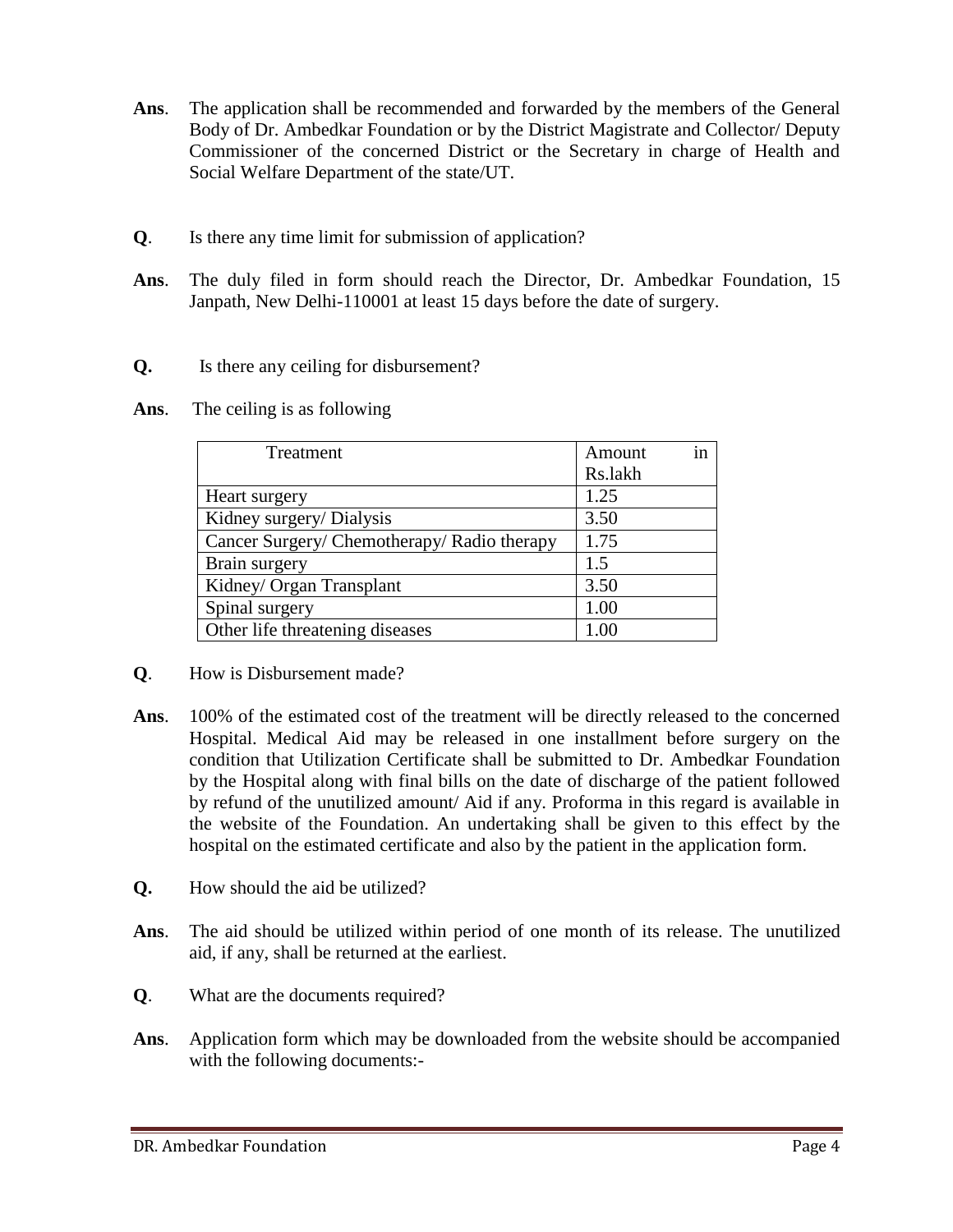- i. Original Estimated Cost Certificate duly signed by the Medical Superintendent of the concerned hospital on their letter head.
- ii. Original or attested photo copies of the latest Income Certificate, Caste Certificate, Ration Card and the Aadhar Card of the patient.
- iii. Document required for Kidney transplant i.e. relationship with beneficiary (form 14 available in the website) details of the donor of kidney i.e. Name, Age, Address, Blood Group, UIDAI No/Aadhar No, and Adhar No. of Beneficiary.
- iv. The Application should be recommended and forwarded either by a local sitting Member of Parliament (Lok Sabha or Rajya Sabha) or by the District Magistrate and Collector/ Deputy Commissioner of the concerned district or the Secretary incharge of Health and Social Welfare Departments of State/ UT or Members of General Body of Dr. Ambedkar Foundation on their letter head.
- **Q.** What would be the total cost of the surgery?
- **Ans**. Medical Aid from the Foundation and other sources should not exceed the total estimated cost of surgery. A certificate in this regard should be obtained from the Medical Superintendent of the concerned hospital. The estimated cost certificate (Proforma is available in the website), accompanied with the application should contain the date fixed for the surgical operation.
- **Q**. When the application is to be submitted?
- **Ans**. Ordinarily, the cases of reimbursement of the expenditure incurred on the surgery/ treatment in Medical Aid are not entertained. However, reimbursement may be considered on merit, if the application is received by DAF at least 15 days before the date of surgery. An attested photograph of the patient should be affixed on the application form.

#### **III Dr. Ambedkar National Merit Award Scheme for Secondary Class (10th ) students belonging to Scheduled Castes & Scheduled Tribe.**

- **Q**. What is the objective of the Scheme?
- Ans. To recognize, promote and financially assist SCs & STs meritorious students.
- **Q**. Who are eligible?
- **Ans**. Students should belong to SC or ST.
- **Q**. What is the requirement?
- **Ans** The students should have appeared in any of the recognized State/ Central Board of Secondary Education and scored not less than 50% marks in the aggregate in the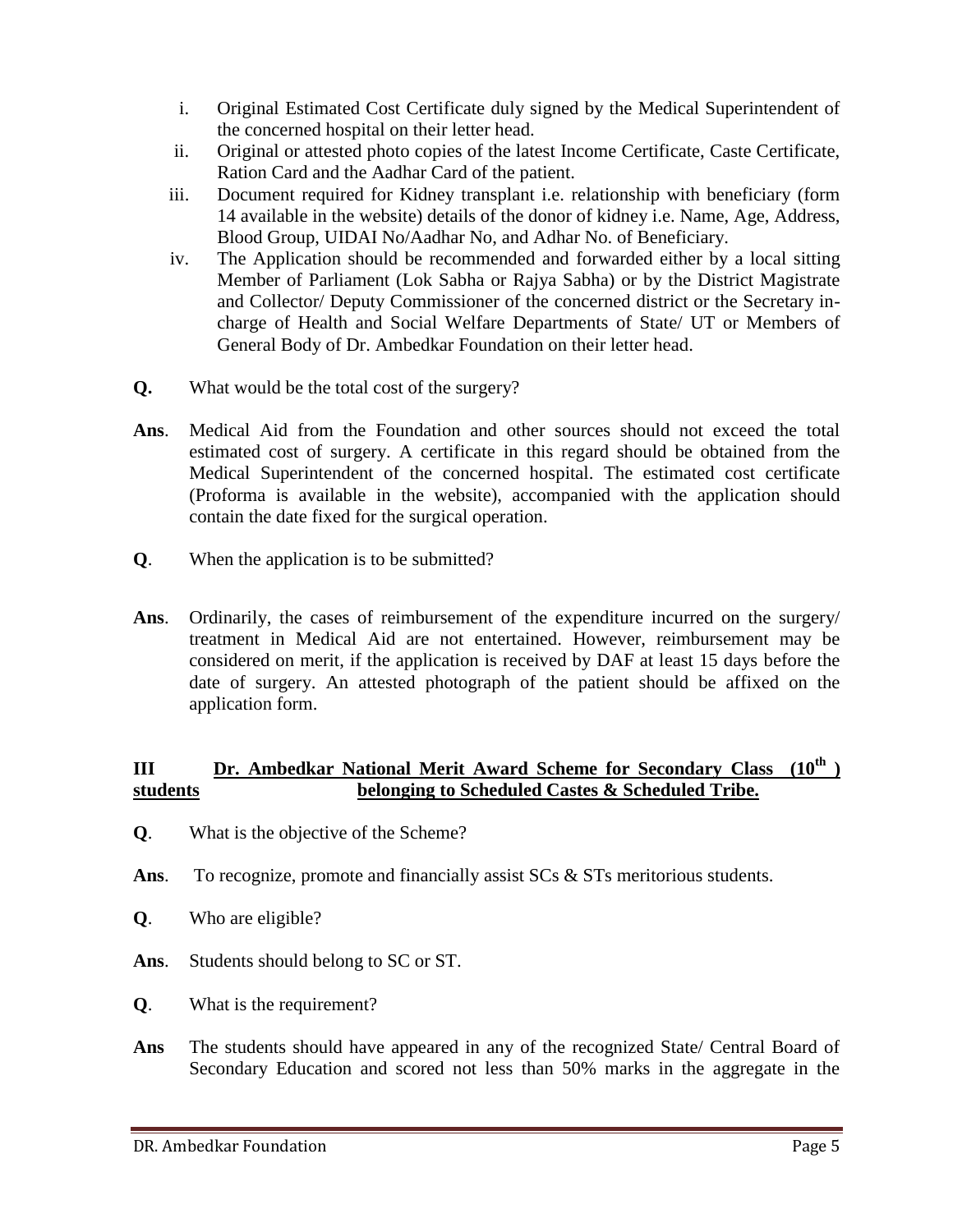secondary school examination  $(10<sup>th</sup>$  class). A list of 29 Boards/Council of the Country is available in the website of the Foundation.

- **Q.** Who will get the awards?
- **Ans**. The Ambedkar National Merit Award will be given to three students scoring highest marks in the regular class X level examination conducted by the Education Board/ Council. This will be separate for SCs and STs.
- **Q**. Is there any separate award for girl students?
- **Ans**. In case none of the first three eligible students are girls, the girl student scoring the highest will get a special award.
- **Q**. How many awards are in the Scheme?
- **Ans**. There shall be 4 awards each of the 26 Boards for SCs i.e. 104 awards and likewise another 104 awards for STs. In case more than one student scoring the same marks, the number of awards would, accordingly, be increased for covering all such eligible students. Further, 250 number special merit award at the rate of Rs. 10,000/- each will be given to SC/ST student securing next highest marks, after first, second and third position. This will be in addition to the awards as above.
- **Q.** What are the amounts of awards?

| Ans. |  |  | The Award will be given as one-time grant as following :- |  |
|------|--|--|-----------------------------------------------------------|--|
|------|--|--|-----------------------------------------------------------|--|

| 1.   | Student securing highest marks                                                                              | Rs. $60,000/-$                                       |
|------|-------------------------------------------------------------------------------------------------------------|------------------------------------------------------|
| ii.  | Student securing $2nd$ highest marks                                                                        | Rs. 50, 000/-                                        |
| iii. | Student securing $3rd$ highest marks                                                                        | Rs. 40,000/-                                         |
| iv.  | Girl student securing highest marks (In   Rs. 40,000/-<br>case she is not in the above three<br>categories) |                                                      |
|      |                                                                                                             | <b>Total</b>   Rs. $1,90,000/$ - (Per Board/Council) |

- **Q.** What is the mode of selection?
- **Ans**. The Board/Council conducting the examination shall send details of the students (Name, Address, Percentage of marks, School last attended, nearest bank etc.) in the format given in the website to DAF within 15 days of announcement of the examination result, with copy to the Secretary, Education Department of the concerned State Government.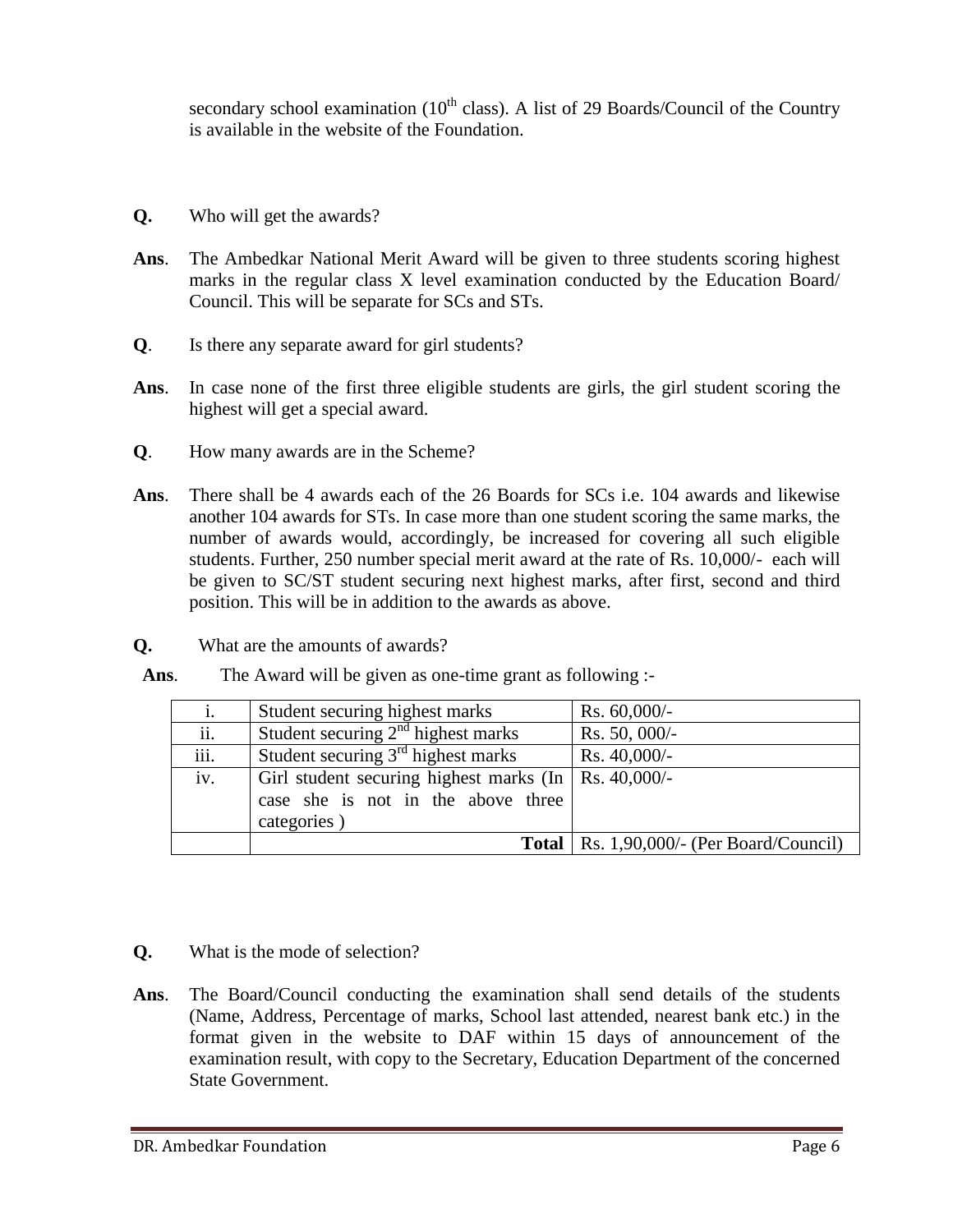- **Q**. Who will certify?
- **Ans**. The State Government shall verify and forward the list to the Foundation within the next 15 days. If details are not received from the State Government within the scheduled time, action will be taken based on the details received from the Board/Council.
- **Q.** Who will process the proposals?
- **Ans**. The proposal received from the recognized Board/Council shall be processed in the Foundation.
- **Q.** How the amount will be utilized by the student?
- **Ans**. The student awardees will be encouraged to keep the amount fixed deposit and avail themselves of the interest accrued thereon, though there will be no bar for utilizing the amount for meeting personal educational & health related expenditure.
- **Q.** How is the award distributed?
- **Ans**. Student Awardees securing first, second, third and the girl student securing highest marks in each of the 29 Boards/Council may either be invited to DAF New Delhi for a felicitation each year or Foundation may send the awards to the student awardees through the respected District Magistrate/ Deputy Commissioner as per convenience. In case the Foundation invites the student, the awardees and one escort will be paid actual fair by sleeper class train/ bus from their place of study or from their home town (both ways).

#### **IV. Dr. Ambedkar National Merit Award Scheme for meritorious students of Senior Secondary (class- 12th ) in different Boards belonging to Scheduled Castes.**

- **Q**. What is the objective of the scheme?
- **Ans**. To recognize, promote and financially assist SCs meritorious students.
- **Q**. Who are eligible?
- Ans. Students should belong to Scheduled Caste (SCs).
- **Q**. What is the requirement?
- **Ans**. The students should have appeared in any of the recognized State/ Central Board of Secondary Education Examination, Council for the Indian School Certificate Examination and National Institute of Open Schooling and scored not less than 50%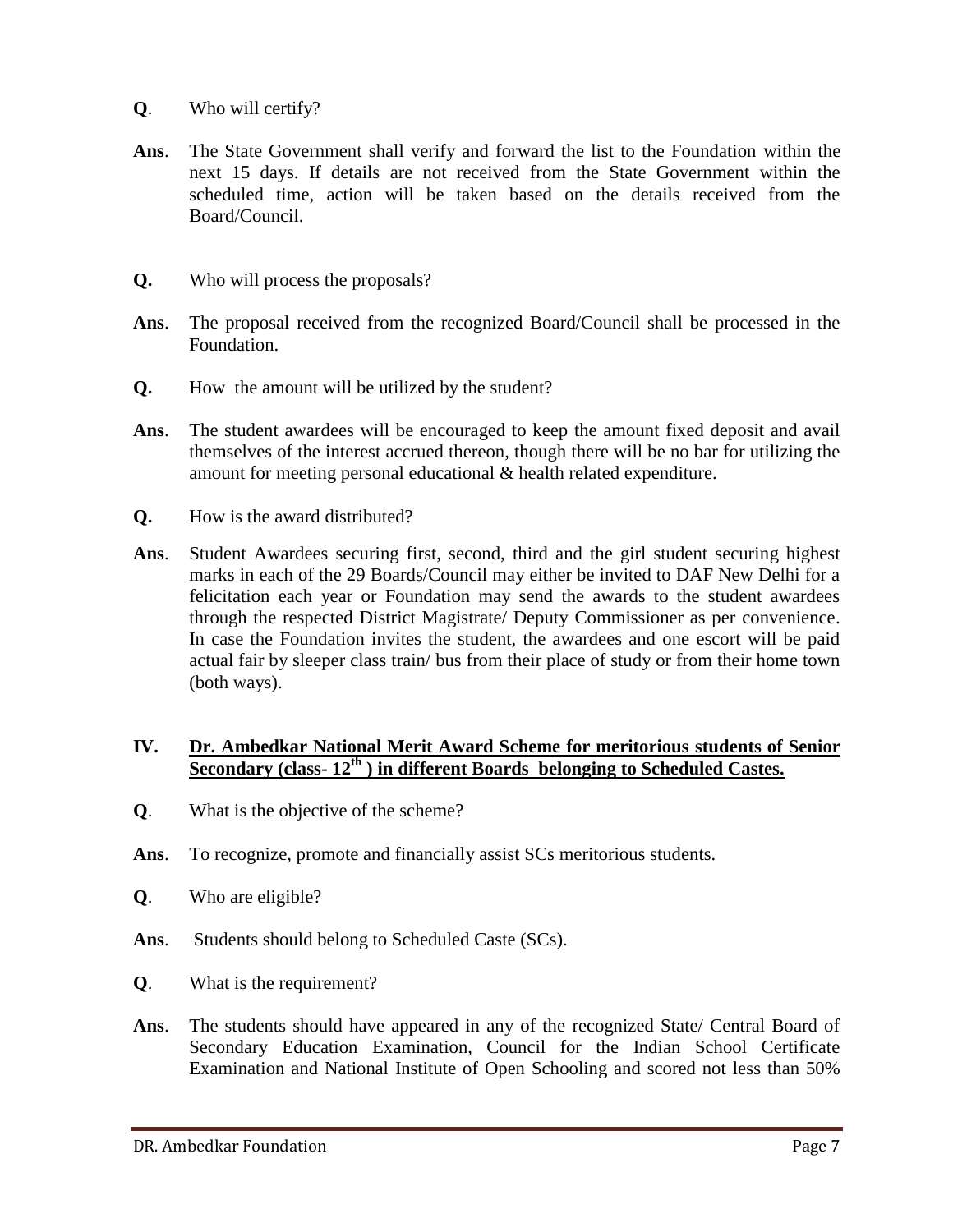marks in the aggregate in the Senior Secondary Certificate Examination. A list of 29 Board/Council is given in the website.

- **Q**. Who will get the awards?
- **Ans**. Dr. Ambedkar Merit Award will be given to three students scoring highest marks in the regular class XII level examination conducted by the Senior Secondary Board/Council in 4 streams such Arts, Science (Mathematics), Science (with Biology /Mathematics & Biology), and Commerce.
- **Q**. How many awards are given?
- **Ans**. There shall be 12 awards for each of the 29 Boards (including 3 all India Boards.) In case more than 1 student getting the same marks, the no. of awards would be suitably increased for covering all such eligible students.
- **Q**. What are the amounts of the awards?

| S.No.          |                                            | <b>Science</b>                  |                                      | <b>Arts</b>    | <b>Commerce</b> |
|----------------|--------------------------------------------|---------------------------------|--------------------------------------|----------------|-----------------|
|                |                                            | <b>Medical</b><br><b>Stream</b> | <b>Non-</b> Medical<br><b>Stream</b> |                |                 |
|                | securing<br>Student<br>highest ranks       | $Rs. 60,000/$ -                 | Rs. 60,000/-                         | Rs. $60,000/-$ | Rs. $60,000/-$  |
| 2              | securing<br>Student<br>$2nd$ highest marks | Rs. 50, 000/-                   | Rs. 50,000/-                         | Rs. 50,000/-   | $Rs. 50,000/-$  |
| $\overline{3}$ | securing<br>Student<br>$3rd$ highest marks | Rs. 40,000/-                    | Rs. 40,000/-                         | Rs. $40,000/-$ | Rs. $40,000/-$  |
| <b>Total</b>   |                                            | Rs. 1,50,000/-                  | Rs. 1,50,000/-                       | Rs.1,50,000/-  | Rs.1,50,000/-   |

**Ans**. The awards will be given as one time grant as per following:-

- **Q.** Is there any separate award for girl students?
- **Ans**. After first three positions of merit, the next girl students securing the highest marks in each stream would be given special award @ Rs. 20,000/- each. This is in addition to other awards in order to encourage girl students.
- **Q**. What is the mode of selection?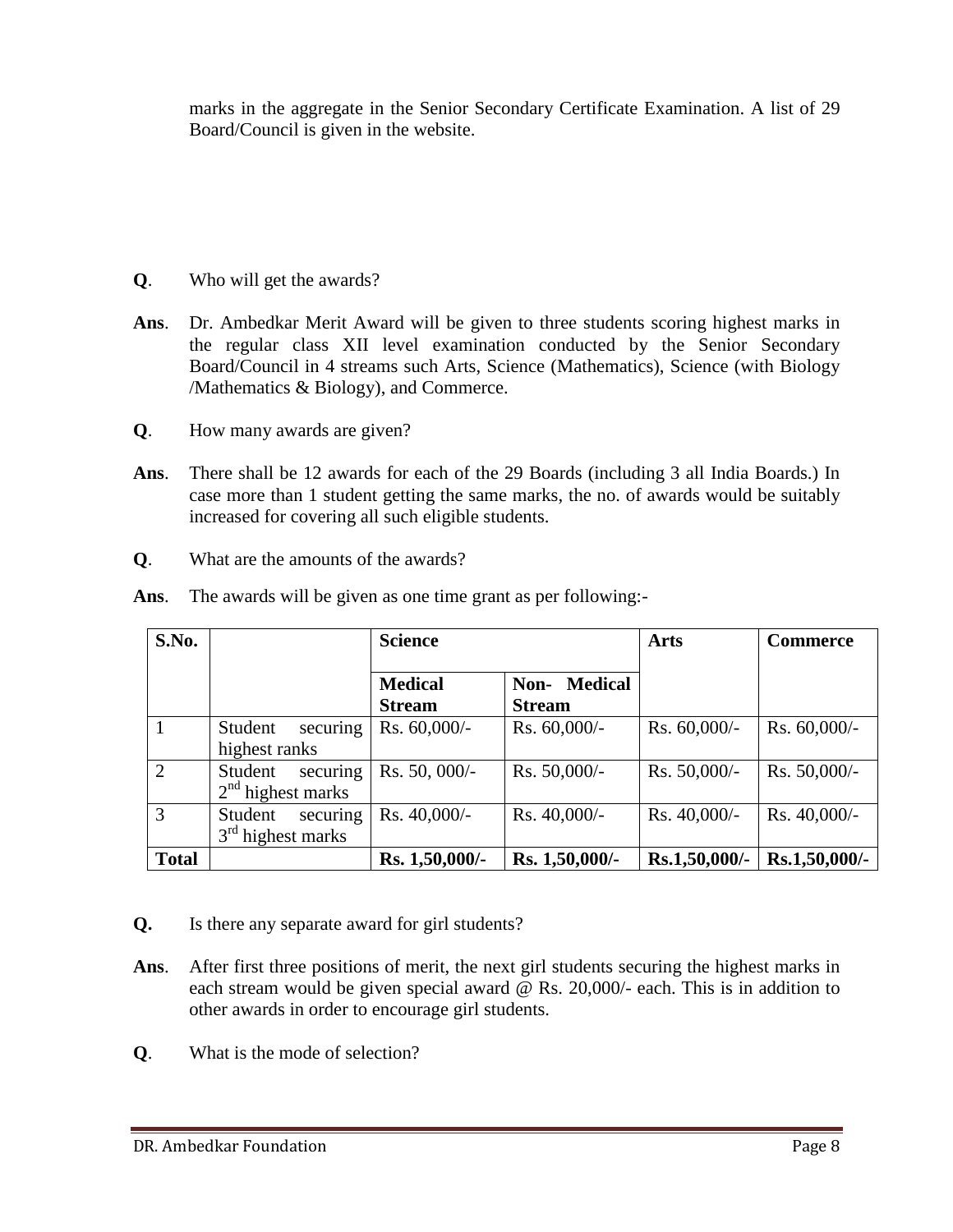- **Ans**. The Board/ Council conducting the examination shall send details of the students (Name, Address, Percentage of marks, School last attended, nearest bank etc.) in the format available in the website to DAF within 15 days of announcement of the results of the examination with a copy to the Secretary Education Department of the Concerned Sate Government.
- **Q**. Who will certify?
- **Ans**. The State Government shall verify and forward the list to the Foundation within the next 15 days. The information should be duly authenticated by the Secretary of the Board/Council/ State Government. If details are not received from the State Government within the scheduled time, action will be taken based on the details received from the Board/Council.
- **Q.** Who will process the proposals?
- **Ans**. The proposal received from the recognized Board/Council shall be processed in the Foundation.
- **Q**. How the amount will be utilized by the student?
- **Ans.** The student awardees will be encouraged to keep the amount fixed deposit and avail themselves of the interest accrued thereon, though there will be no bar for utilizing the amount for meeting personal educational & health related expenditure.
- **Q.** How is the award distributed?
- **Ans.** Student Awardees securing first, second, third and the girl student securing highest marks in each of the 29 Boards/Council may either be invited to DAF, New Delhi for a felicitation each year or Foundation may send the awards to the student awardees through the respective District Magistrate/ Deputy Commissioner in the form of an Account Payee bank draft by registered post under intimation to the Board/Council and the educational institution last attended.

 In case the Foundation invites the student, the awardees and one escort will be paid actual fair by sleeper class train/ bus from their place of study or from their home town (both ways).

#### **V. Dr. Ambedkar National Relief Scheme for Scheduled Castes victims of Atrocities.**

- **Q**. What is the objective of the Scheme?
- **Ans.** The Scheme would be in the nature of contingency arrangement to provide instant monetary relief to the victims of heinous offences of atrocities under the Scheduled Caste and the Scheduled Tribes (Prevention of Atrocities) Act, 1989.
- **Q.** Who is eligible for relief ?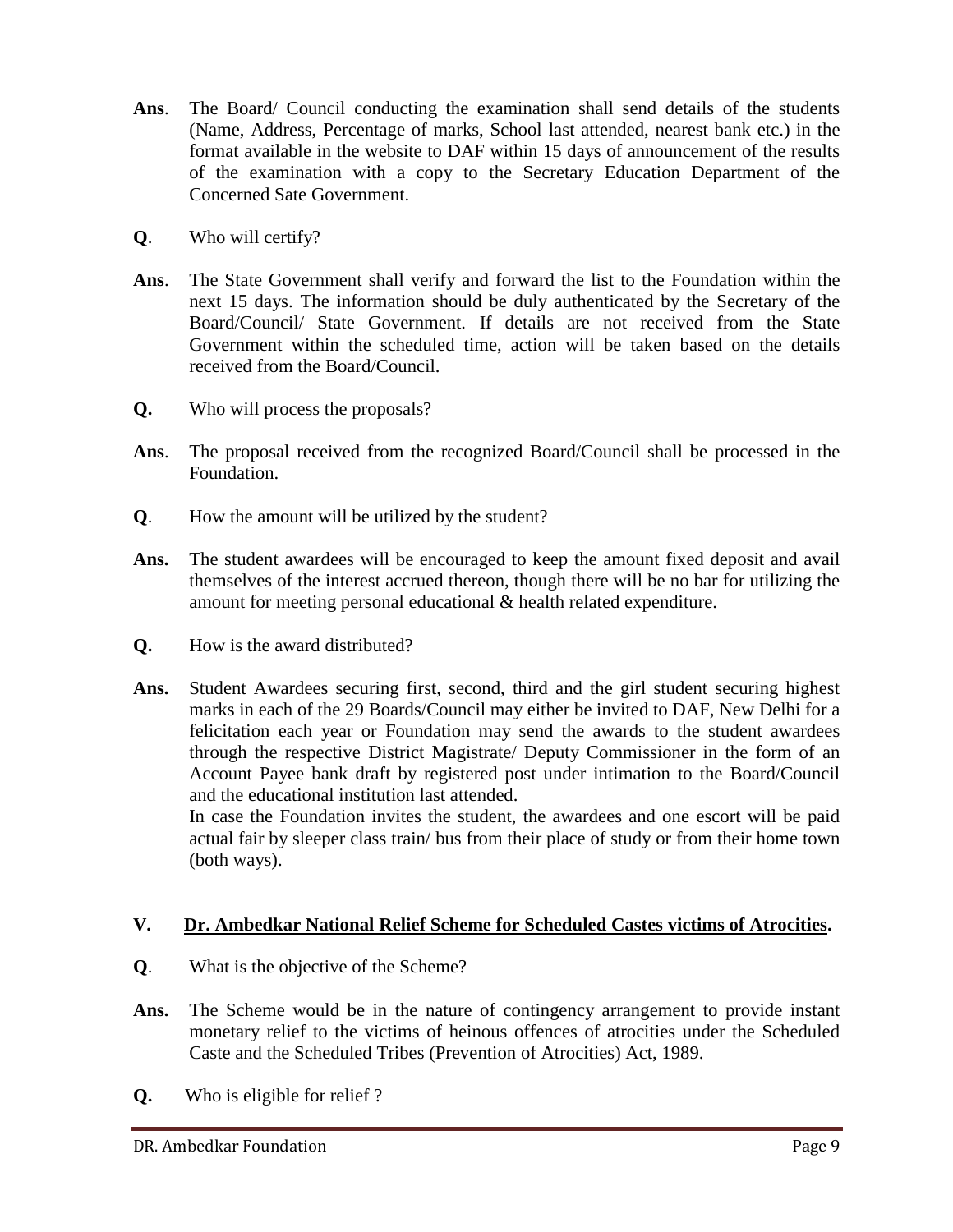#### **Ans.**

- i. The victim, who should belong to Scheduled Caste, has suffered atrocities committed by other communities on the ground of his /her caste, community or identity in the society.
- ii. The atrocity should be of heinous type under the POA Act, 1989 like murder, rape, arson etc.
- iii. The FIR should be filed under the appropriate sections of POA Act
- **Q**. What is the limit of Relief ?
- **Ans.** The relief shall be up to a maximum limit of Rs.5.00 lakh. Details of relief amounts are as following:-

|    | S.No.   Nature of Atrocity                    | <b>Amount of Relief</b> |
|----|-----------------------------------------------|-------------------------|
|    |                                               | (Rs. In lakh)           |
|    | Murder/Death                                  |                         |
|    | (a) Earning member of family                  | 5.00                    |
|    | (b) Non-earning member of family              | 2.00                    |
| 2. | Rape                                          | 2.00                    |
| 3. | Arson leading to complete homelessness        | 3.00                    |
| 4. | Disability (complete and permanent disability |                         |
|    | leading to loss of earning capacity)          |                         |
|    | Earning member of a family<br>$\rm(i)$        | 3.00                    |
|    | Non-earning member of a family<br>(ii)        | 1.50                    |

#### **Q.** How to apply?

- Ans. A proposal for relief for the Scheduled Caste victims of atrocities may be forwarded by the State/UT Government or District Magistrate or Collector in the prescribed format available in the website of the Foundation [\(www.ambedkarfoundation.nic.in\)](http://www.ambedkarfoundation.nic.in/) to the Director, Dr. Ambedkar Foundation, 15, Janpath, New Delhi-110001. The proposal should be forwarded after affixing the official stamp of District Magistrate or Collector.
- **Q** What are the documents to be submitted with the proposal ?
- **Ans**. Attested copy of the FIR,

Attested copy of the Postmortem Report, Medical Report or Disability Certificate etc. (as the case may be) Attested copy of the Case Certificate of the victim Details of Aadhaar Number of the Victim / Beneficiary Aadhaar Number linked Bank details of the Victim / Beneficiary In case of death of the victim succession certificate in favour of the beneficiary

**Q**. Who will process the proposals?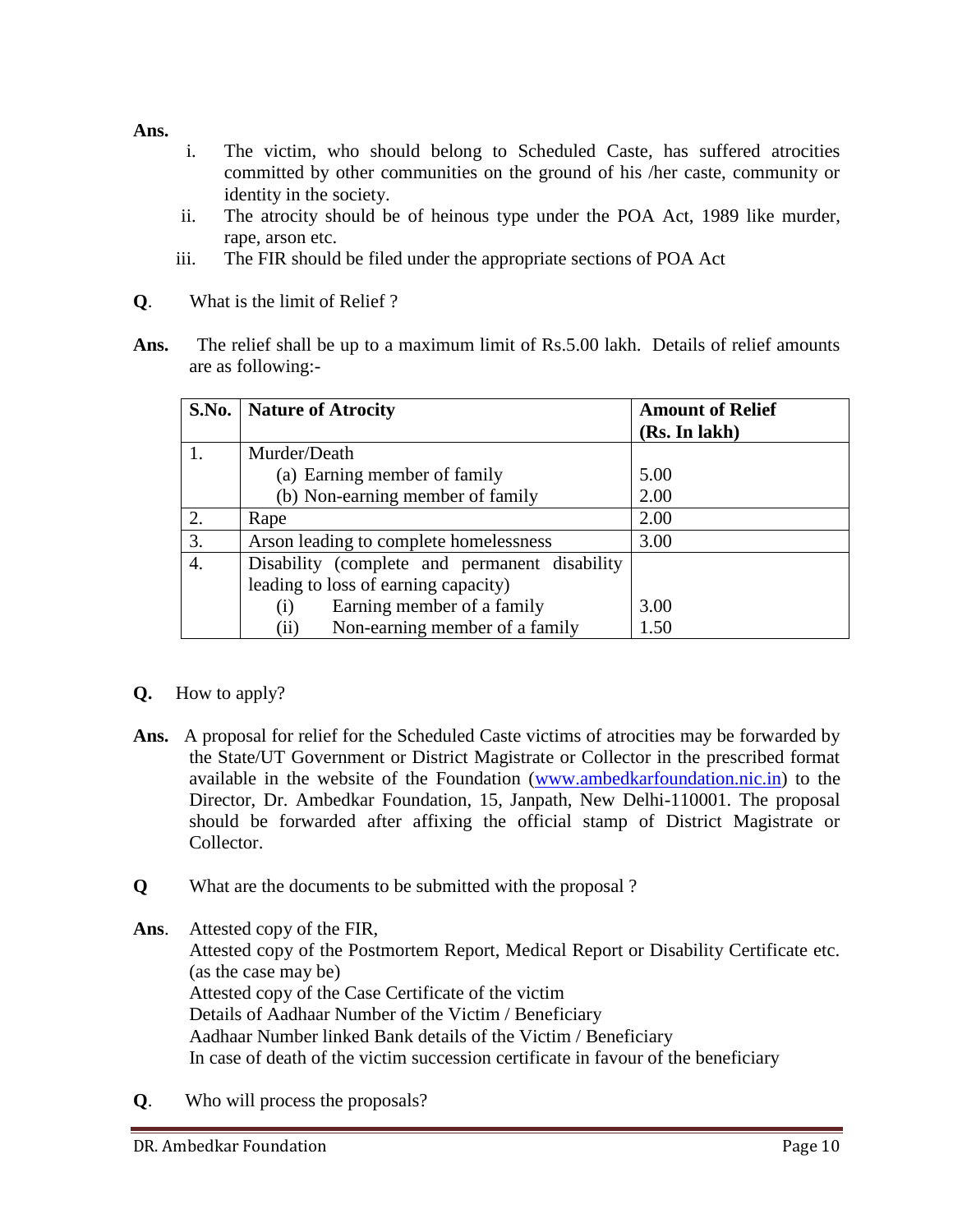- **Ans.** All such proposals will be processed in Dr. Ambedkar Foundation. It shall be discretion of the Chairperson of Dr. Ambedkar Foundation to sanction the financial assistance to the victims.
- **Q.** Who will get the Relief ?
- **Ans**. The relief shall be released through ECS directly to the victim. In case death of the victim it will be paid to his/her successor or dependent solely under discretion of the Chairperson of the Foundation.

#### **VI. Dr. Ambedkar Foundation National Essay Competition Scheme:**

**Q.** What are the objectives of the Scheme?

**Ans**. The aim of Dr. Ambedkar Foundation National Essay competition is to encourage writing on social issues among the students of Schools / Colleges / Universities / Institutions and arouse their interest in Dr. Ambedkar's thoughts on fundamental social issues like social justice, removal of untouchability, caste based prejudices, removal of inequality and discrimination, social democracy, national integration, communal harmony etc.

**Q.** What is the frequency of holding this essay competition?

**Ans.** Dr. Ambedkar Foundation National Essay Competition for students of recognized Schools / Colleges / Universities / Institutions shall be held every year.

**Q.** What is eligible?

Ans. Dr. Ambedkar Foundation National Essay Competition is for students of recognized Schools (Secondary & Senior Secondary Schools i.e. from class  $9<sup>th</sup>$  to class  $12<sup>th</sup>$ ) and Colleges/Universities/Institutions.

**Q**. What are the topics?

**Ans.** The topics of Essay shall be selected every year from the themes based on Dr. Ambedkar's thoughts on social justice, removal of inequality and discrimination , ameliorating conditions of the weaker sections of the society, removal of untouchability, cast based prejudices, disparities, equality of opportunity, social democracy etc.

**Q.** What is the medium?

**Ans**. Essay may be written in Hindi, English and other recognized languages.

**Q**. How many prizes are in the scheme?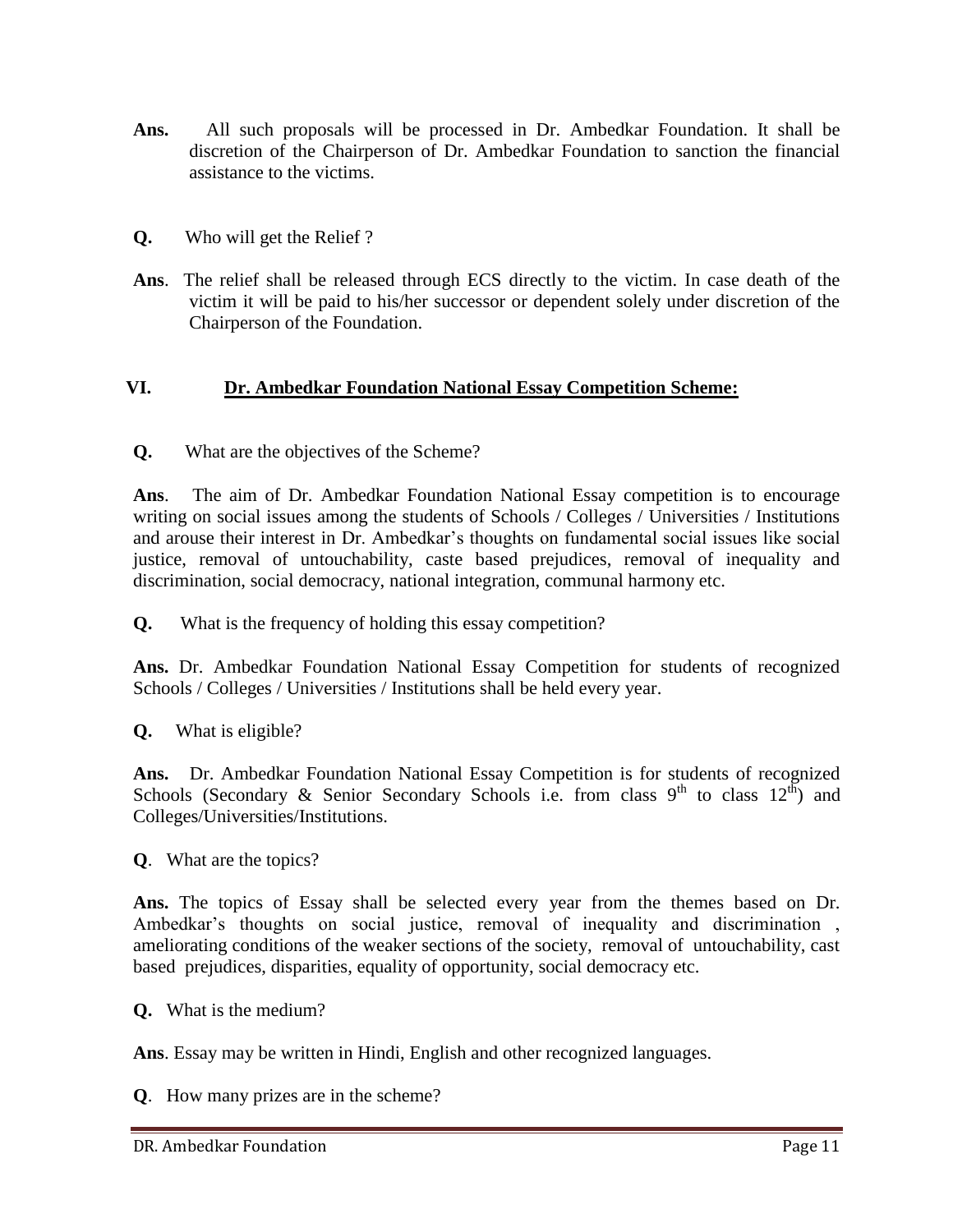Ans. There are 3 prizes i.e.  $1^{st}$ ,  $2^{nd}$  &  $3^{rd}$  in each category i.e. English, Hindi and regional languages.

#### **Q.** What are the prizes?

**Ans.** Winner Students of the recognized Colleges/Universities/Institutions will be given the following prizes.

| Languages                 | $1st$ Prize (Rs.) | $2nd$ Prize (Rs.) | $3rd$ Prize (Rs.) |
|---------------------------|-------------------|-------------------|-------------------|
| Hindi                     | $1,00,000/-$      | 50,000/           | 25,000/           |
| English                   | 1,00,000/-        | $50,000/-$        | 25,000/           |
| <b>Regional languages</b> | $1,00,000/$ -     | $50,000/$ -       | $25,000/-$        |

As regards winner students of the recognized School will be given as following.

| Languages                 | $1st$ Prize (Rs.) | $2nd$ Prize (Rs.) | $3rd$ Prize (Rs.) |
|---------------------------|-------------------|-------------------|-------------------|
| Hindi                     | $50,000/-$        | $30,000/$ -       | $20,000/$ -       |
| <b>English</b>            | $50,000/-$        | $30,000/$ -       | 20,000/           |
| <b>Regional languages</b> | $50,000/-$        | $30,000/$ -       | $20,000/$ -       |

**Q.** How will Participants get information about Essay Competition?

**Ans.**

i) An advertisement would be published in major national news papers. The details of the scheme would be placed on the website of Dr. Ambedkar Foundation [\(www.ambedkarfoundation.nic.in\)](http://www.ambedkarfoundation.nic.in/)

ii) The publicity of the scheme will be given through NGOs, which may take it to local students.

iii) Letters will be written to the State Welfare Ministers/Departments requesting them to further inform all the Central and State Universities in their State to circulate the scheme among their students.

iv) District Education Officers through State Governments may also circulate the schemes to the schools in the district.

v) UGC, Kendriya Vidyalaya Sangathan (KVS), Novodaya Vidyalaya Samiti (NVS) etc. will be requested to circulate the scheme among their students.

vi) Members of General Body of Dr. Ambedkar Foundation may also be requested to give due publicity to this scheme.

**Q.** Is there any entry fee?

**Ans.** There is no entry fee.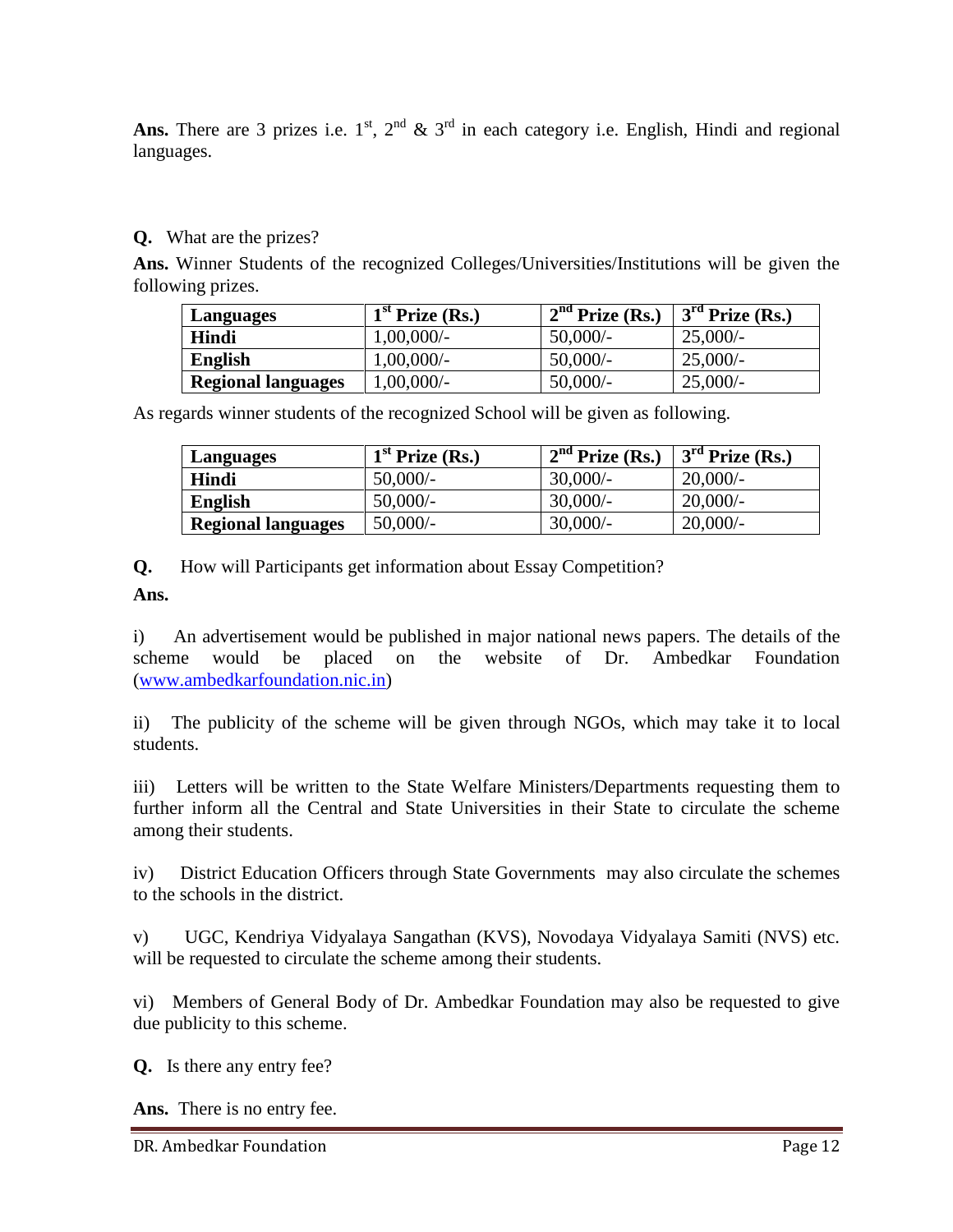**Q**. What would be the length of the Essay ?

**Ans**. Number of words would be 3500 for students of Colleges/Universities/Institutions and 2000 Schools respectively.

**Q.** How many entries could be submitted?

**Ans**. Each participant could submit only one entry on the suggested topic.

**Q.** How will the participants take part in the competition?

#### **Ans.**

i) Participants should send two cleaned typed copies (one original & other photo copy) of the essay. One copy should include name, address, topic, language, e-mail, phone no. etc. with signature of the participant, while the other copy need not show any such particular.

ii) Relevant information like e-mail, postal address, institution, course and year of study etc of the student participant should be indicated in the covering latter and strictly not in the essay.

iii) The Participants shall submit a certificate that the essay is their original work.

iv) The individual participant shall enclose a certificate issued by the concerned recognized school/college/university/institutions, certifying that he/she is a bonafide student.

**Q.** What are the terms and conditions?

#### **Ans.**

- i. Submission of the essay entry to the competition implies the acceptance of the rules and regulations of the competition.
- ii. No correspondence will be entertained in this regard.
- iii. Plagiarism will result in immediate disqualification.
- iv. The organizers reserve the right to reject entries that do not conform to these guidelines.
- v. All entries received for computation will become the property of Dr.Ambedkar Foundation. The winning entries may be considered for publication in a book form by the Foundation.
- vi. In all matters of dispute, the decision of Dr.Ambedkar Foundation will be final and binding.
- **Q.** Who will judge the essay competition?

**Ans** The Essays will be judged by an evaluation committee for selection of prize winning entries.

**Q.** How will the essay be evaluated?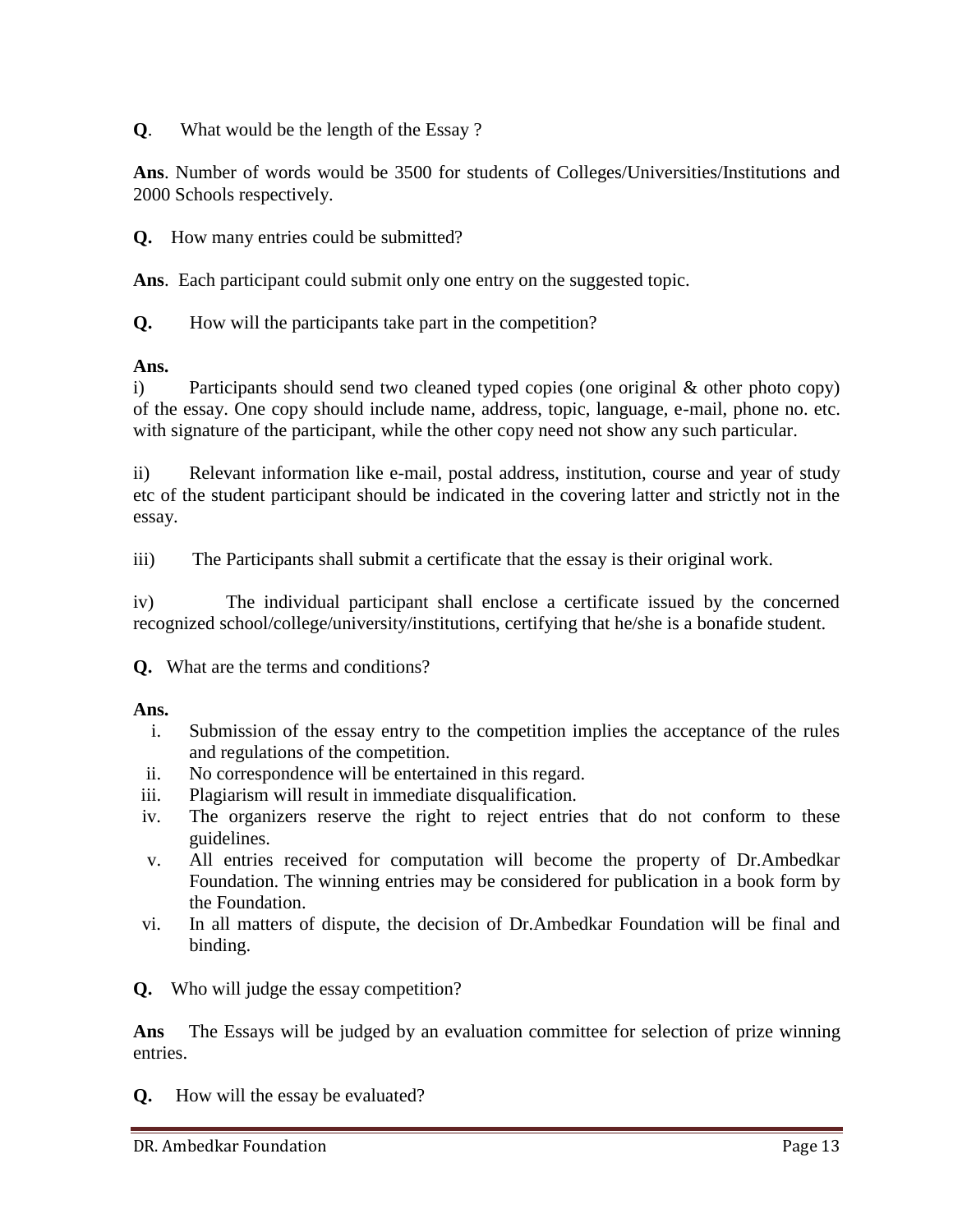**Ans**. The essay will be evaluated on the basis as following:-

| <b>Criteria</b>         | <b>Max.Marks</b> |
|-------------------------|------------------|
| Contents                | 50               |
| Analysis/interpretation | 20               |
| Presentation            | 15               |
| <b>Writing Skills</b>   | 15               |

**Q.** How are prizes announced?

**Ans.** A full list of winners would be placed on the website of the Foundation.

**Q.** How are the prizes distributed?

## **Ans**.

i) The prizes money will be sent to winners through ECS.

ii) In case the Foundation invites the winners for a felicitation in Delhi, the winner and one escort will be paid actual fare by sleeper class train/bus from their place of study or from the home town (Both ways).

## **VII. Scheme of Birth Anniversary of Great Saints.**

- **Q.** What is the objective of the Scheme?
- **Ans.** The scheme has been formulated to provide grants-in-aid, for birth/death anniversary of great saints, such as Sant Kabir, Guru Ravidas, Guru Ghasidas, Chokhmela, Nandar, Narayan Guru, Namedav, Lord Buddha, Maharishi Valmiki, Mahatma Jyotiba Phule, Savitri Bai Phule, Dr. B.R. Ambedkar, Ayyankali and the names of other saints has approved by the Foundation time to time who worked for promoting social justice, removal of inequality & discrimination and for amelioration of the conditions of the weaker section of the society.
- **Q.** Who are eligible to apply?

#### **Ans.**

- i. Registered NGOs, which have been in existence for at least 2 years and whose proposals are recommended by the District Magistrate of State Govt./ UT Administration.
- ii. Recognized Colleges/Universities/ Institute.
- **Q.** What is the amount in Grant-in-Aid?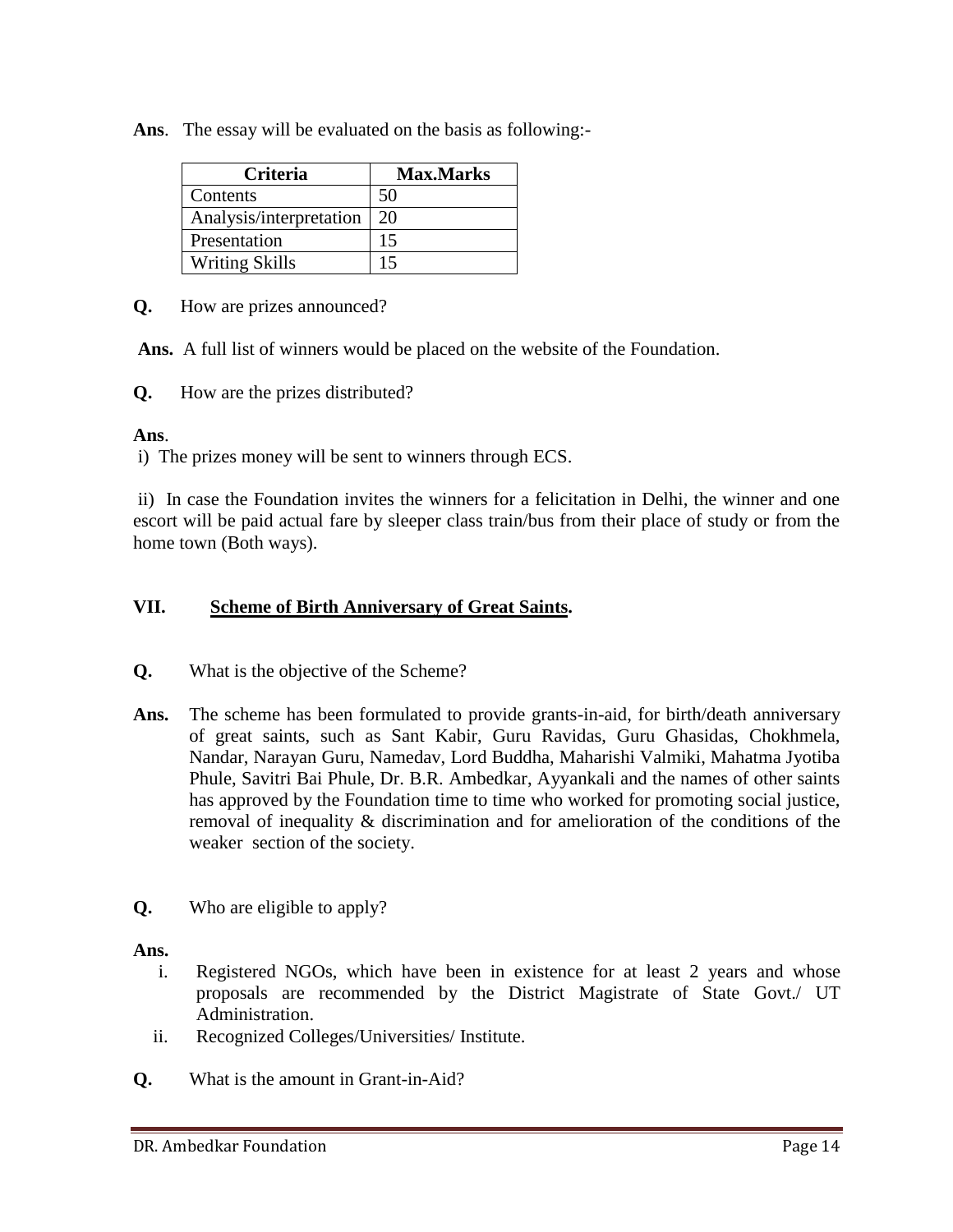**Ans.** The upper limit of the amount grant-in-aid provided in each case, under the scheme, is as following:-

| (i)  | Recognized Colleges/ Universities/Institution | Rs. 5.00 lakh |
|------|-----------------------------------------------|---------------|
| (ii) | Recognize NGOs                                | Rs. 2.00 lakh |

Grant-in-aid amounting to Rs.50,000/- & less may be sanctioned with the approval of Hon'ble MSJE/Chairman, Dr. Ambedkar Foundation. Grant-in-Aid from Rs. 50,000 to Rs.1.00 Lakh, may be sanctioned with the recommendation of a committee consisting of Member Secretary, Director (DAF), DS (IFD), Director (SCD).

For celebrating the anniversary of any saint mentioned in Para 2 above, every institution/ organisation will be entitled to get grant in aid for maximum six occasions in one year as under:-

- (i) 3 celebrations up to Rs. 1 Lakh expenditure limit
- (ii) 3 celebrations up to Rs. 50,000 expenditure limit.

The proposals of Rs. more than 1 Lakh under the Scheme will be considered by a Grant-in-aid Committee consisting of the following:-

(i) 2 Members of Governing Body out of which one will act as chairman

| (ii) Director (DAF)               | -                        | Member |
|-----------------------------------|--------------------------|--------|
| Deputy Secy. (IFD)/Director (IFD) | $\overline{\phantom{0}}$ | Member |

- **Q.** How many occasions grant-in-aid could be provided for anniversary?
- **Ans**. For anniversary of saints, every institution/ organization will be entitled to get grantin-aid for maximum six occasions in one year as under :-
	- (i) 3 celebrations up to Rs. 1 lakh expenditure limit
	- (ii) 3 celebrations up to Rs. 50,000/- expenditure limit

Further, this will subject to the condition that every organization/ institution can take grant-in-aid for maximum 2 celebrations of each saint in a year.

**Q.** What should be the coverage of programmes?

- Ans. The coverage of programmes of Birth/Death Anniversary are indicated below as an illustration.
	- a. An appropriate cultural programme.
	- b. A conference or symposium on themes like
		- (i) Life and work of the Great Saint.
		- (ii) Contribution of Dr. Ambedkar and others to social justice
		- (iii) Road map for building a society based on the principles of social justice, equity, equality of opportunity etc.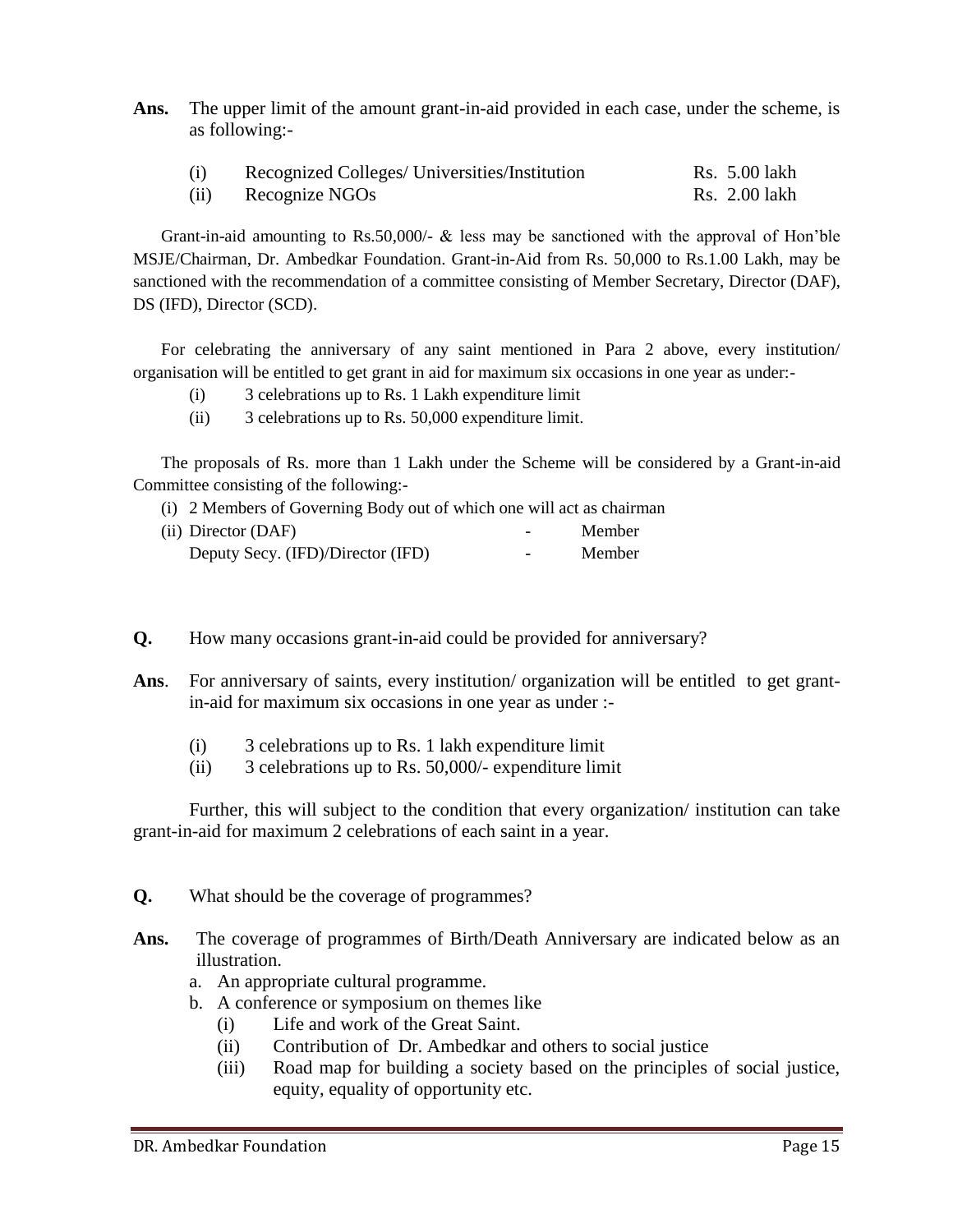- (iv) Other related subjects
- c. A quiz/debate essay etc. on the life and work of the great saint and others who contributed for the promotion of social justice.
- **Q**. What should banners, invitation cards etc. contain?

**Ans** The applicant has to acknowledge on their invitation card, backdrop, banner, posters etc. that the programme has been organized with the grant received from Dr. Ambedkar Foundation, Ministry of Social Justice & Empowerment, Govt. of India.

**Q.** How will grants- in- aid be utilized?

**Ans.** The grants-in-aid shall be utilized only for the purpose of which it has been sanctioned.

**Q**. What documents will be submitted after the programme?

**Ans**. A detailed report on the proceedings of the programme along with its photographs, list of invitees, Utilization Certificate (in the prescribed proforma ie. GFR-19A) of the grant-inaid duly audited by a Chartered Accountant, shall be submitted within one month of the date of the programmes.

**Q.** What will happen in case of violation of any condition of the scheme?

**Ans**. In case of violation of any condition, the applicant would be liable to refund the amount of grant and would be debarred from applying for grant under any scheme/programme of the Foundation. The names of the debarred applicants would be placed on the website of the Foundation.

- **Q**. What will be rules and regulations be followed?
- **Ans.** Rules and Regulations of General Financial Rules (GFR) would be followed.
- **Q**. What is the procedure for applying?
- **Ans.** The applicant may submit the detailed proposal in prescribed application form which is available in Foundation's website. The application contains as following:-
	- (i) A detailed write-up on the Great Saint whose birth/death anniversary is proposed, also details about the role played by the saint in promoting social justice, removal of inequality and discrimination(only in respect those saints not specifically named in the scheme or separately approved and notified by the Foundation)
	- (ii) Item wise break-up of the grant applied.
	- (iii) Details of such celebrations/activities organized by them in the past.
	- (iv) Annual report of Audited accounts of the preceding to financial years.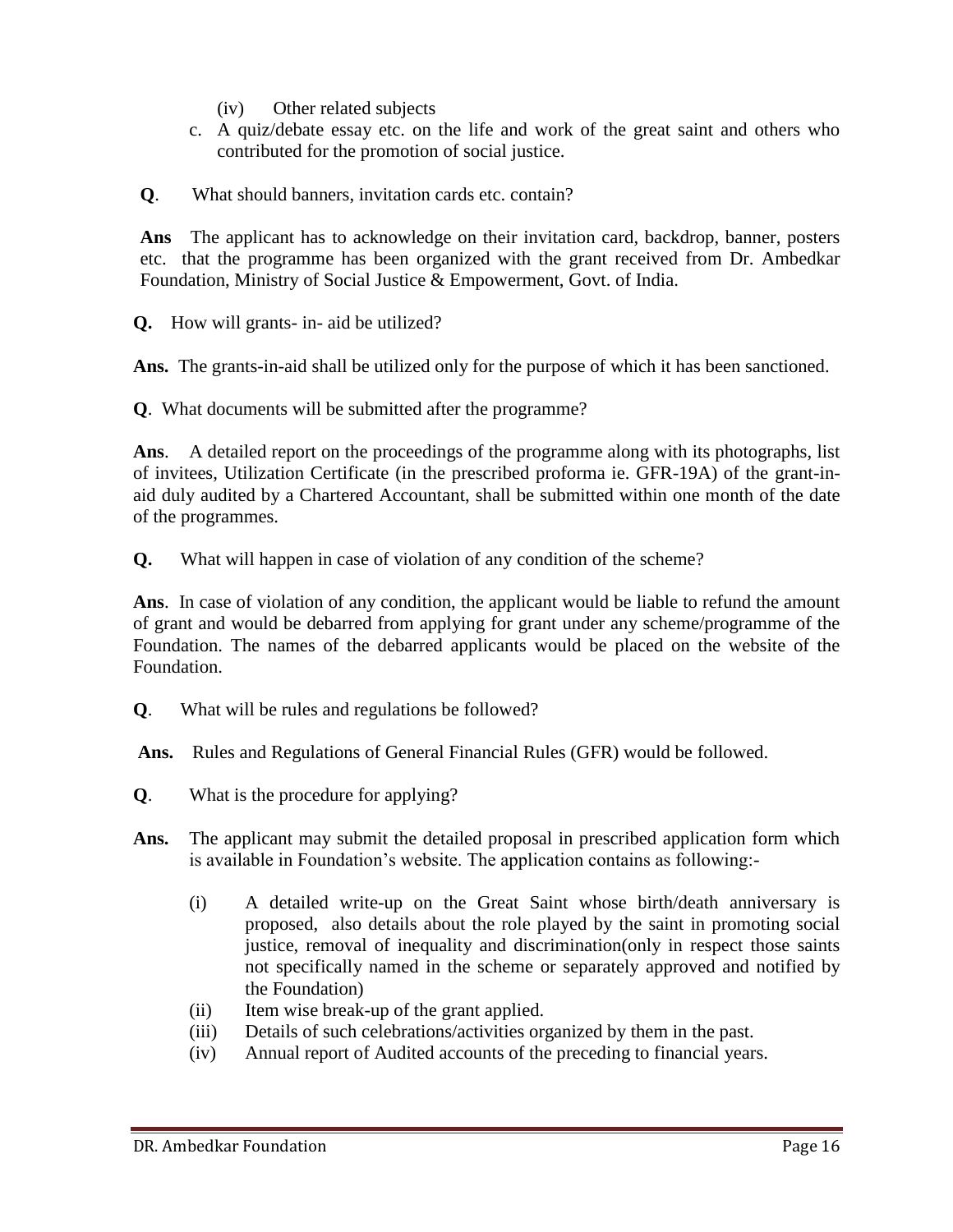- (v) A Bond that in case of violation of any of the conditions of the scheme, they would be liable to refund the amount of grant and would be debarred from applying for grant under any scheme/ programme of the Foundation.
- (vi) They application should be submitted by the NGO/Organization so the same are received in DAF minimum one month in advance.
- **Q.** How to send the application to DAF?
- **Ans.** Proposals of registered NGOs are to be recommended by the District Magistrate of State Govt./ UT Administration for submission to DAF.
- **Q**. When should the application be submitted to the Dr. Ambedkar Foundation ?

**Q** What are the indicative items of expenditure for which grants-in-aid may be claimed under the scheme. ?

| Ans.:             |                                       |                        |                                    |
|-------------------|---------------------------------------|------------------------|------------------------------------|
| Sl.               | <b>Expenditure head</b>               | <b>Maximum</b>         | Maximum permissible financial      |
| No                |                                       | permissible<br>ceiling | ceiling<br>for                     |
|                   |                                       | for NGOs               | colleges/universities/institutions |
| $\mathbf{i}$ .    | Hiring of auditorium shamiana, public | 60000                  | 1,50,000                           |
|                   | address system, illumination, etc.    |                        |                                    |
| $\cdot$ .<br>11.  | Cultural programme                    | 25000                  | 60000                              |
| iii.              | Honorarium/TA-DA to Speakers          | 20000                  | 50000                              |
| iv.               | Quiz/debate/essay                     | 25000                  | 65000                              |
|                   | completion(including prizes)          |                        |                                    |
| V.                | Refreshments                          | 40000                  | 100000                             |
| vi.               | Invention cards, Public, etc.         | 20000                  | 50000                              |
| $\cdot$ .<br>V11. | Transportation                        | 5000                   | 15000                              |
| viii.             | Miscellaneous                         | 5000                   | 10000                              |
| ix.               | Total                                 | 2,00,000               | 5,00,000                           |

Above list of item of expenditure and financial ceiling are indicative.

## **VIII. Dr. Ambedkar International Award for Social Change.**

**Q**. What is the International Award. ?

**Ans.** The award shall be known as Dr Ambedkar International Award which has been instituted to commemorate the social services rendered by Dr Bheemrao Ramji Ambedkar to India and the human family at large.

**Q**. Who will get the awards?

**Ans.:**

Ans. The application complete in all respects should be received in the Foundation one month before the date of celebration.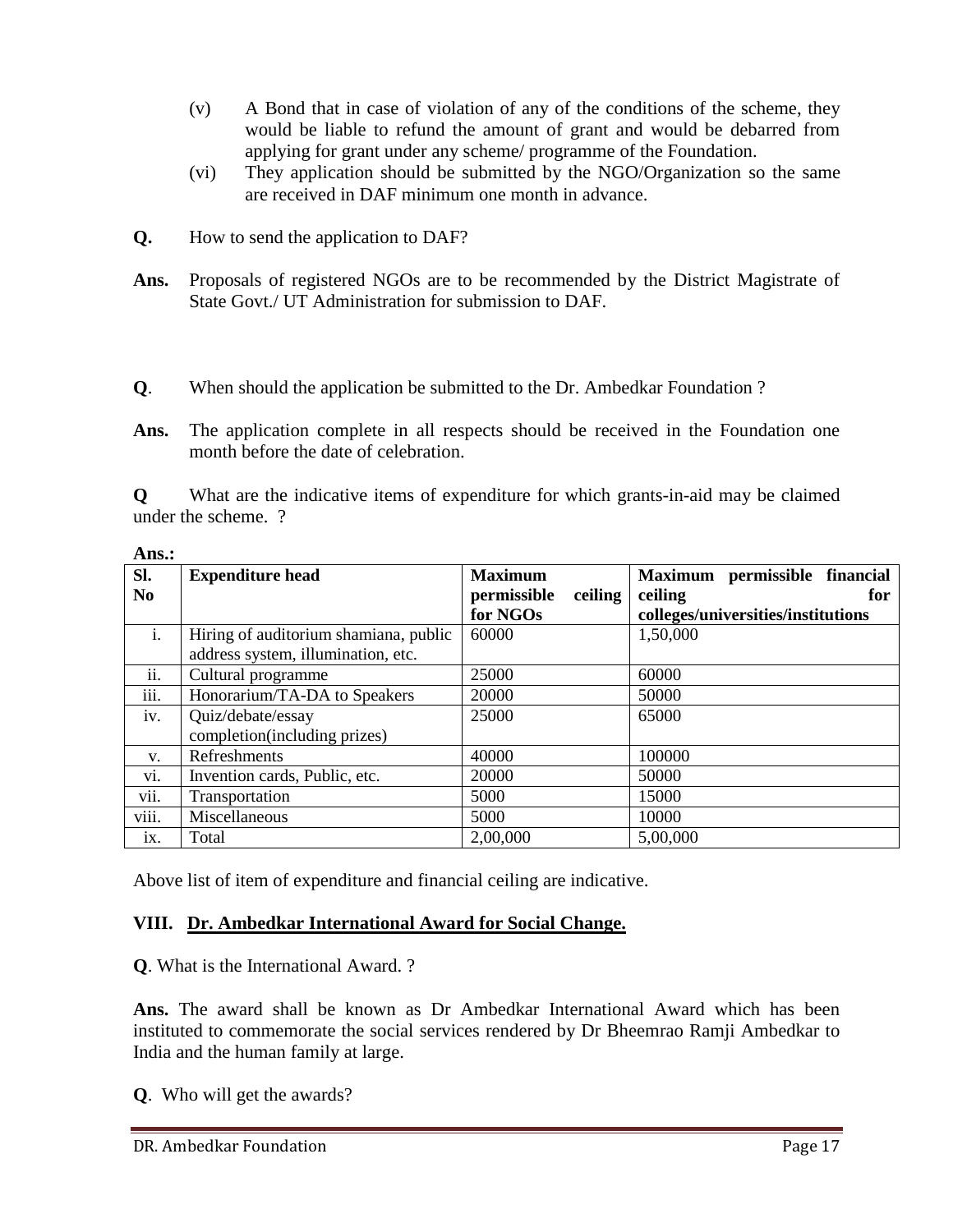Ans It shall be conferred upon individual(s) or organization(s) for the following works :-

- i. For waging and exemplary fight against inequality and injustice.
- ii. For resolutely espousing the cause of the exploited and underprivileged.
- iii. For contributing significantly to social change.
- iv. For bringing about reconciliation among conflicting social groups and serving the ideal of social harmony and human dignity.
- **Q** What will be the value of the award?

**Ans**. It shall carry an amount of Rs. 1.5 millon which will be paid in the preferred currency of the recipients. It shall also carry a citation.

**Q** Will the award be conferred more than one ?

**Ans**. The award may be presented jointly to more than one person, who may be considered by the jury to be equally deserving of recognition in a given year.

**Q** Is there any posthumous award?

**Ans**. Normally the award will not be presented posthumously. If, However, the date occurred subsequent to a proposal having been submitted to the jury, the award may be presented posthumously.

**Q** Who are eligible for the award?

**Ans**. All persons, regardless of nationality, race, creed or sex, shall be eligible for the award.

**Q** Is any organization eligible?

**Ans**.

- i. An organization may also be eligible for the award, in exceptional cases, having substantial outstanding work or track record of outstanding contribution in the relevant field
- ii. No personal application shall be entertained by the Jury.

**Q** What is the period of the award?

**Ans**. The award shall be conferred annually. However, none of the proposals, the jury will be free to withhold the award for the year.

**Q** What is the period of work?

**Ans**. Only recent works shall be considered. However, the earlier works may also be considered if its significance has been of an abiding nature.

**Q** Who can recommend the proposals ?

**Ans**.

i. Former members of the Jury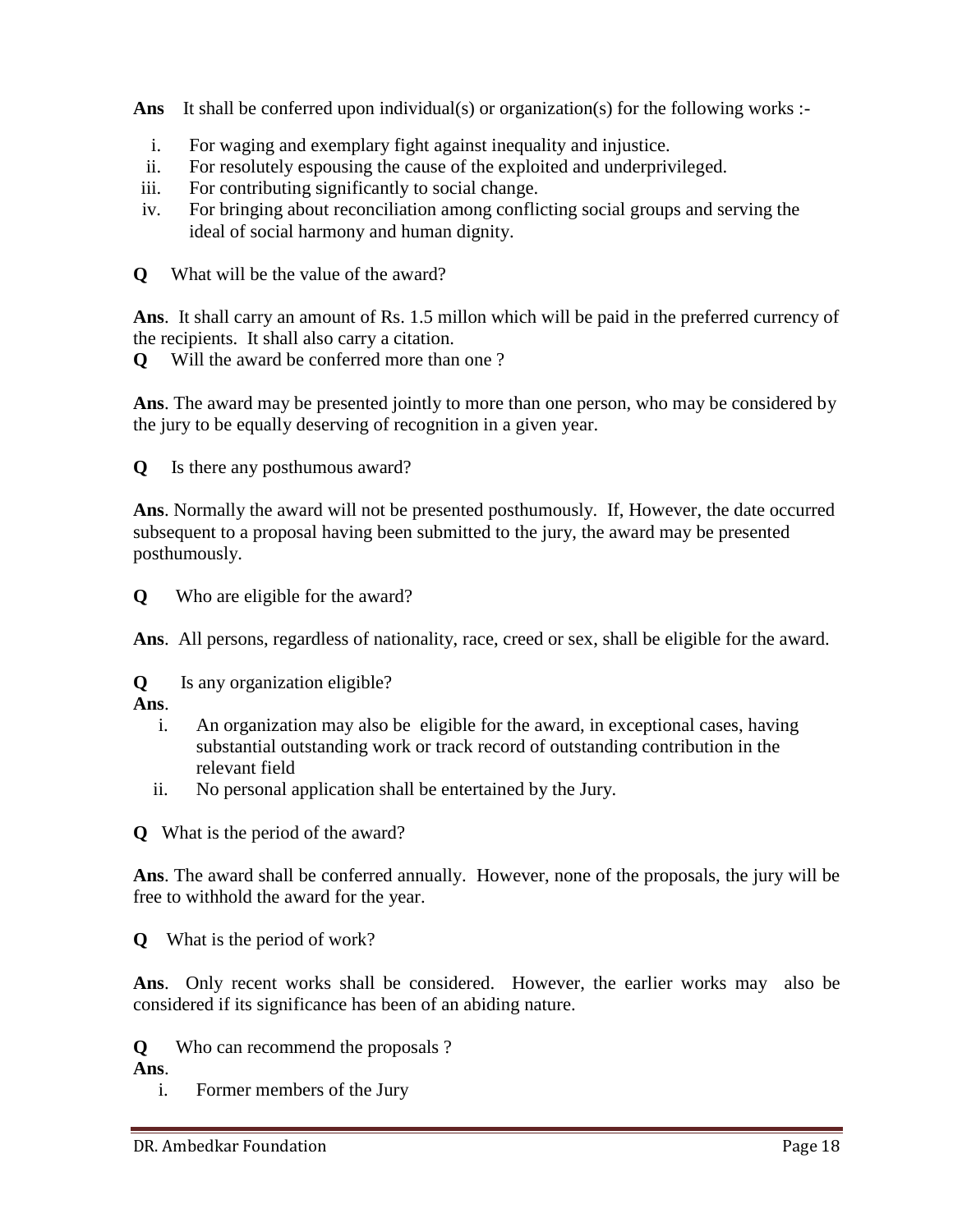- ii. Persons who have received the award
- iii. Members of Parliament of India
- iv. Speaker /Presiding officer of national legislatures of other countries
- v. The Bar Associations of Supreme Court of India and High Court of each State/UT
- vi. President and Vice-Chancellor of University
- vii. Professors of Political Science, History , Law, Economics , Sociology, Philosophy and Natural Sciences.
- viii. Heads of Indian Missions Abroad
- ix. Any other persons whom the Jury may which to invite to submit proposals for the award.
- x. Proposals /recommendations to be considered should be supported by adequate justification.
- **Q**. How the applicant will get the information about the award?

**Ans**. Details of award shall be disseminated as widely as possible

**Q**. How is selection of Awardee made?

**Ans**.

- i. The scrutiny of the recommendations and final selection for the award shall be made by a Jury to be appointed for this purpose by the Vice-President of India.
- ii. Decision of the Jury shall be final and no appeal or protest would be made against them.
- **Q**. If the awardee is not Indian how the award money will be paid?

**Ans**. If the awardee is not an Indian, the award money shall be paid in the preferred currency of the recipient at the prevailing exchange rates.

**Q** What will happen if an awardee declines the award?

**Ans**. The award money will immediately revert to the Govt of India and also if the awardee accepts but yet to fails to draw the award money within a period of 36 months, the award money shall revert to the Govt. of India.

**Q**. Who will administer the award?

**Ans**. The award will be administered by Dr Ambedkar Foundation under the Ministry of Social Justice & Empowerment.

## **IX Dr. Ambedkar National Award for Social Understanding and Upliftment of Weaker Sections.**

**Q.** What is the scope of Dr Ambedkar National Award?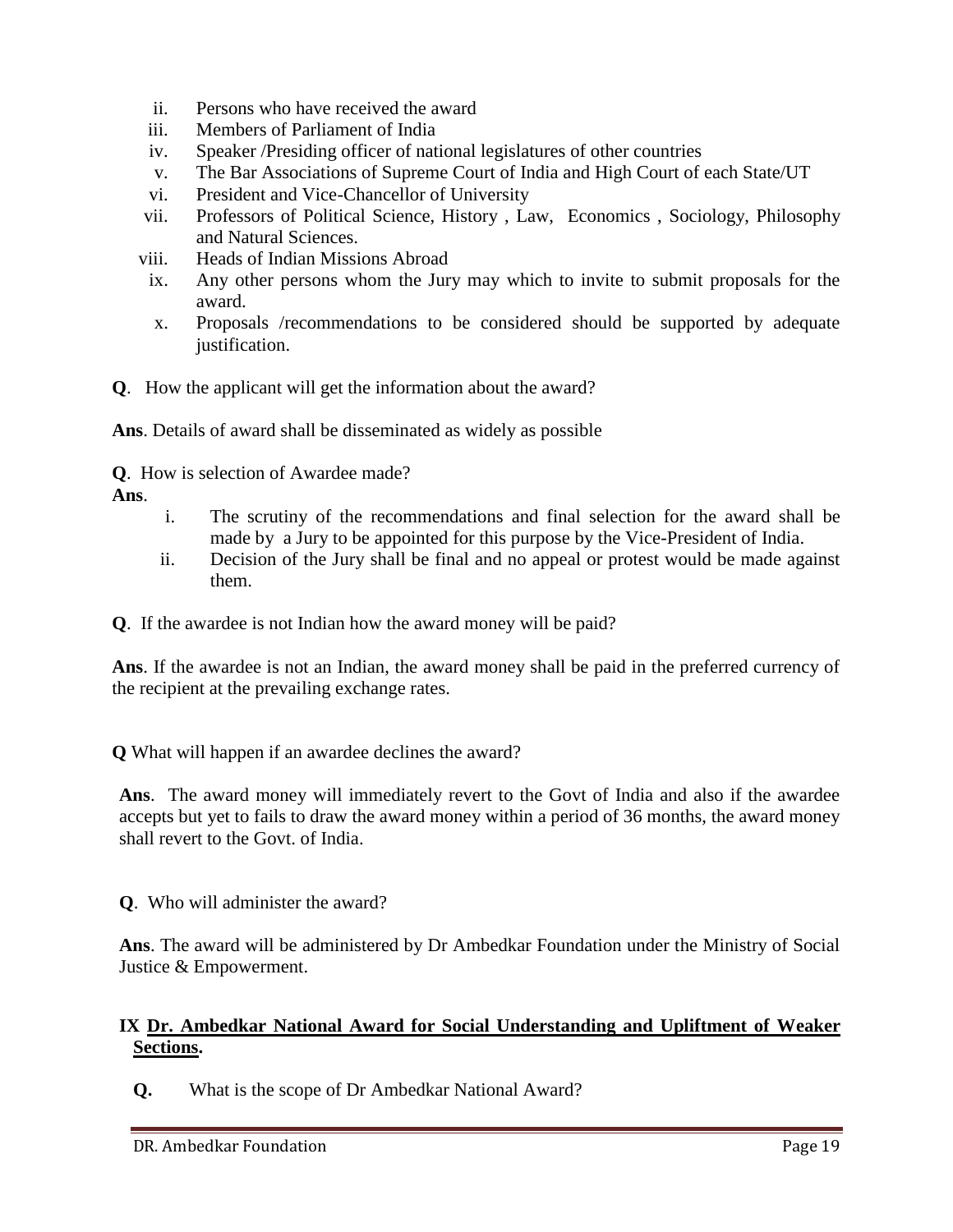**Ans**. The award is given for:

- i. Outstanding contribution to the promotion of social understanding and the upliftment of the weaker sections in India.
- ii. A published work or a mass movement which has made considerable impact on the quality of life of the weaker sections of the society. .
- iii. Efforts made towards integrating the weaker sections into the main stream of the Indian Society , work in for their social economic and educational upliftment shall be the primary consideration in identifying the awardee.
- iv. Contributions made within the period of 10 years immediately preceding the nomination shall be considered for the award.
- **Q** What will be the value of the Award?
- Ans It shall carry an amount of Rs 1.00 million.
- **Q** Will the award will be conferred more than one?

**Ans** The Award may be presented jointly or shared by more than one recipient or organization as may be considered by the Jury.

**Q.** What is the consideration of the Jury?

**Ans** A Jury constituted for the purpose shall consider the achievements of the individuals and organizations nominated /recommended for the award by the prescribed authority.

- **Q.** How the applicant will get the information of the Award?
- **Ans**. Details of award shall be disseminated as widely as possible.

**Q** How is the application for Award processed?

**Ans**. The eligible nominations received were scrutinized by the scrutiny and grading committee (SGC) under the Chairmanship of Secretary , Ministry of Social Justice & Empowerment and the information received about the shortlisted nominations from concerned states were submitted to the office of The Vice-President of India and the Chairman of Jury for consideration.

#### **Q.** Who can nominate?

**Ans**. Ministries of Govt of India State Govt /Union Territory Administration

- i. Member of Parliament
- ii. Past recipients of the award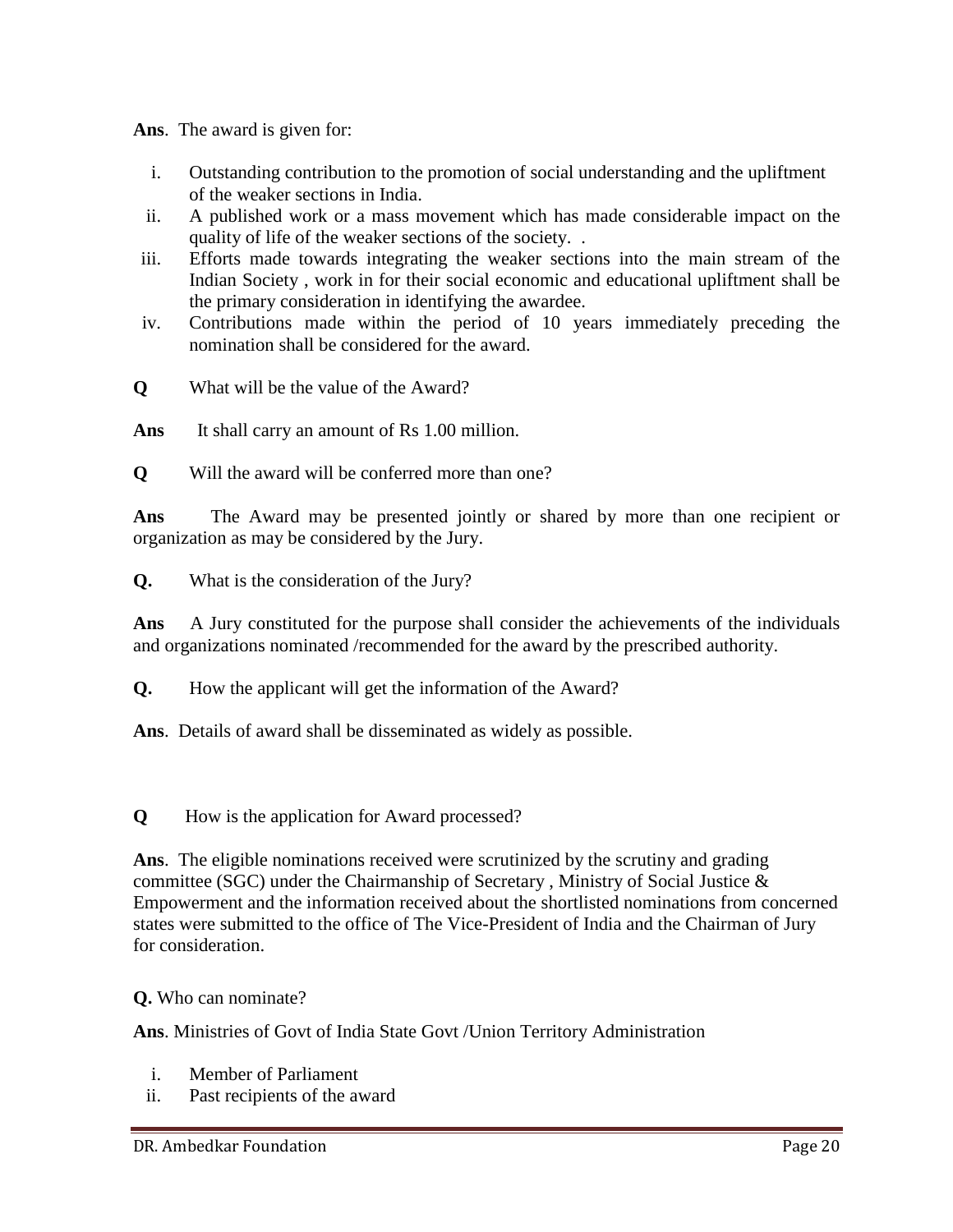- iii. Former member of the award Jury
- iv. Vice Chancellors of University
- v. Social Organizations

#### **X. Dr. Ambedkar Scheme for Social Integration through Inter-Caste Marriages.**

Q. What is the objective of the scheme?

Ans.

- i. The objective of the scheme is to appreciate socially bold step of an Inter-Caste Marriage taken by the newly married couple and to extend financial incentive to the couple to enable them to settle down in the initial phase of their married life. It is clarified that it should not be construed as a supplementary scheme of an employment generation or poverty alleviation scheme.
- ii. It shall be the discretion of the Minister of Social Justice & Empowerment and Chairman of Dr Ambedkar Foundation to sanction the incentive to the couple.
- Q Who can apply for assistance under the scheme?

**Ans.**

Couple who had undergone inter-case marriage is eligible. An inter-caste marriage for the purpose of the scheme means a marriage in which one of the spouses belongs to scheduled caste and other belongs to a non-scheduled caste.

**Q** what are the other conditions under the Scheme so that the couple are eligible for incentive?

**Ans.**

- (i) The marriage should be valid as per the Law and duly registered under the Hindu Marriage Act 1955
- (ii) The total annual income of the couple should not exceed Rs. 5.00 Lakh (Rupees five lakh only)
- (iii) The application should reach the Foundation **within** one year of the marriage

**Q** What documents should be submitted?

## **Ans**.

- i. An affidavit by the couple on white paper to the fact that it is their first marriage
- ii. Income certificate in respect of husband and wife separately. If they are employed salary certificate is to be submitted. If unemployed, a certificate to the effect that they have income from the District Revenue Authorities is to be submitted.
- iii. Aadhaar number of both husband and wife.
- iv. Copy of First page of the pass book of the joint, Aadhaar Linked Bank Account.
- v. Copy of Caste Certificate of Husband / wife to the effect that he/she belong to Scheduled Caste Category.
- vi. Recommendation letter by sitting MP / MLA or District Collector / District Magistrate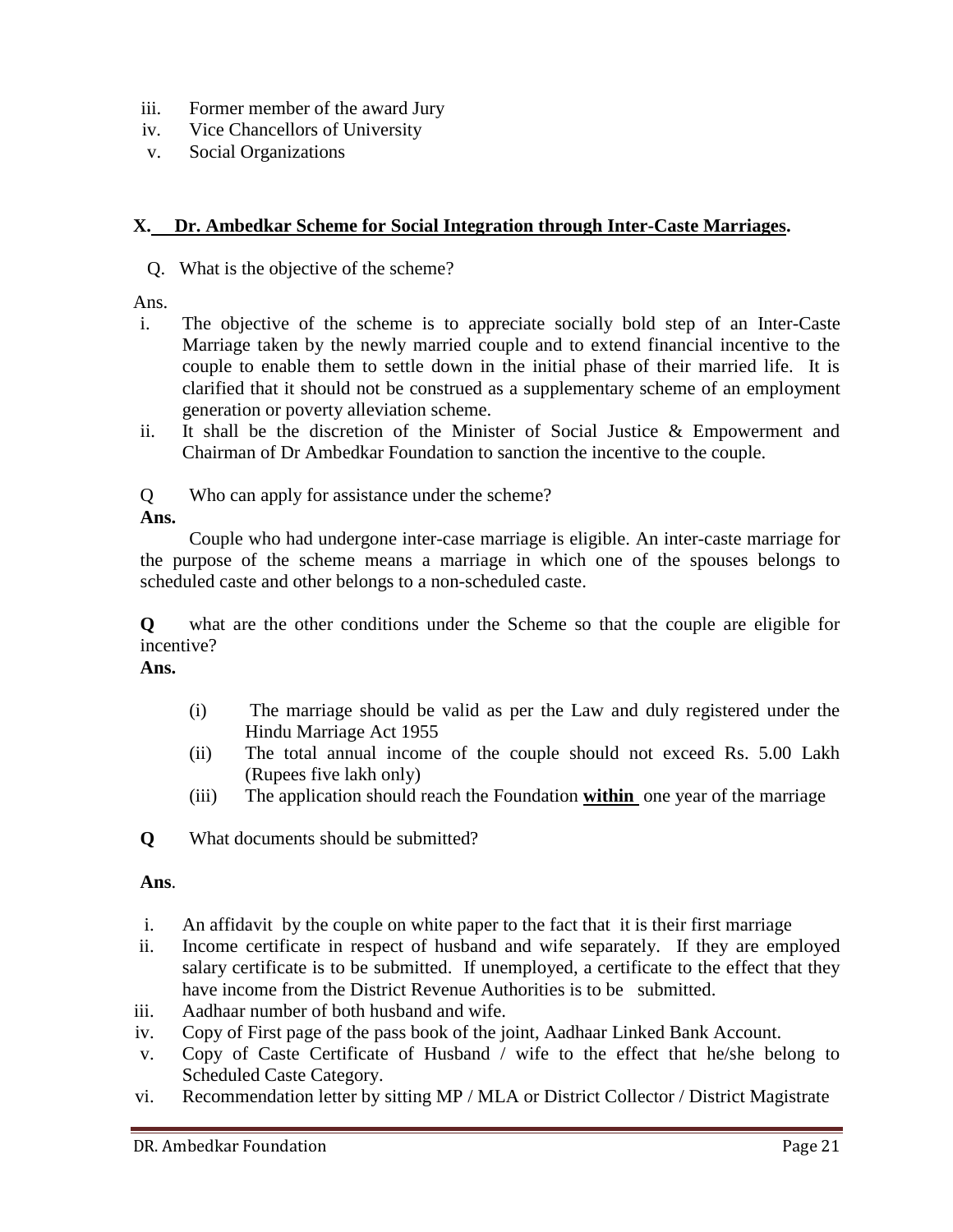**Q** Is there any incentive on second or subsequent marriage?

**Ans**. No incentive is available on second and subsequent marriage.

**Q** What will be the total annual income of the newly married couple for availing of this benefit?

**Ans**. The total annual income of the newly married couple, both put together, should not be more than Rs. 5 lakh.

**Q** If the couple already received incentive from the State Govt /UT- can avail of this facility?

**Ans**. No , the couple who have already received incentive from the State Govt /UT administration are not eligible for incentive from the Foundation under the scheme.

**Q** What is the extent of incentive?

**Ans**. The incentive for a legal Inter-Caste Marriage shall be Rs 2.5 lakh per marriage.

**Q** How will the incentive be released?

**Ans.** On receipt of a pre-stamped receipt on a 10 Rupee non Judicial Stamp paper, the total amount of incentive will be released to the eligible couple in a single installment through RTGS/NEFT to the Joint Account of the couple.

**Q** Is it necessary that the copies of documents submitted are attested ?

**Ans.** The applicants themselves will have to attest each and every copy of documents submitted with the proposal.

**Q** Where you have to submit the proposal?

**Ans.** According to the scheme, the proposal is to be submitted to the Department dealing with Welfare of the Scheduled Caste in the respective State Govt. / Union Territory

**Q** What happens if the proposal is submitted to the Foundation directly?

Ans. In such cases, if the documents are in order a reference will be made to the concerned Department of the State Govt. / Union Territory for their recommendation. A copy of the letter to the State Govt. / Union Territory will be endorsed to the applicant.

**Q** How much time it will take to have a decision on a proposal?